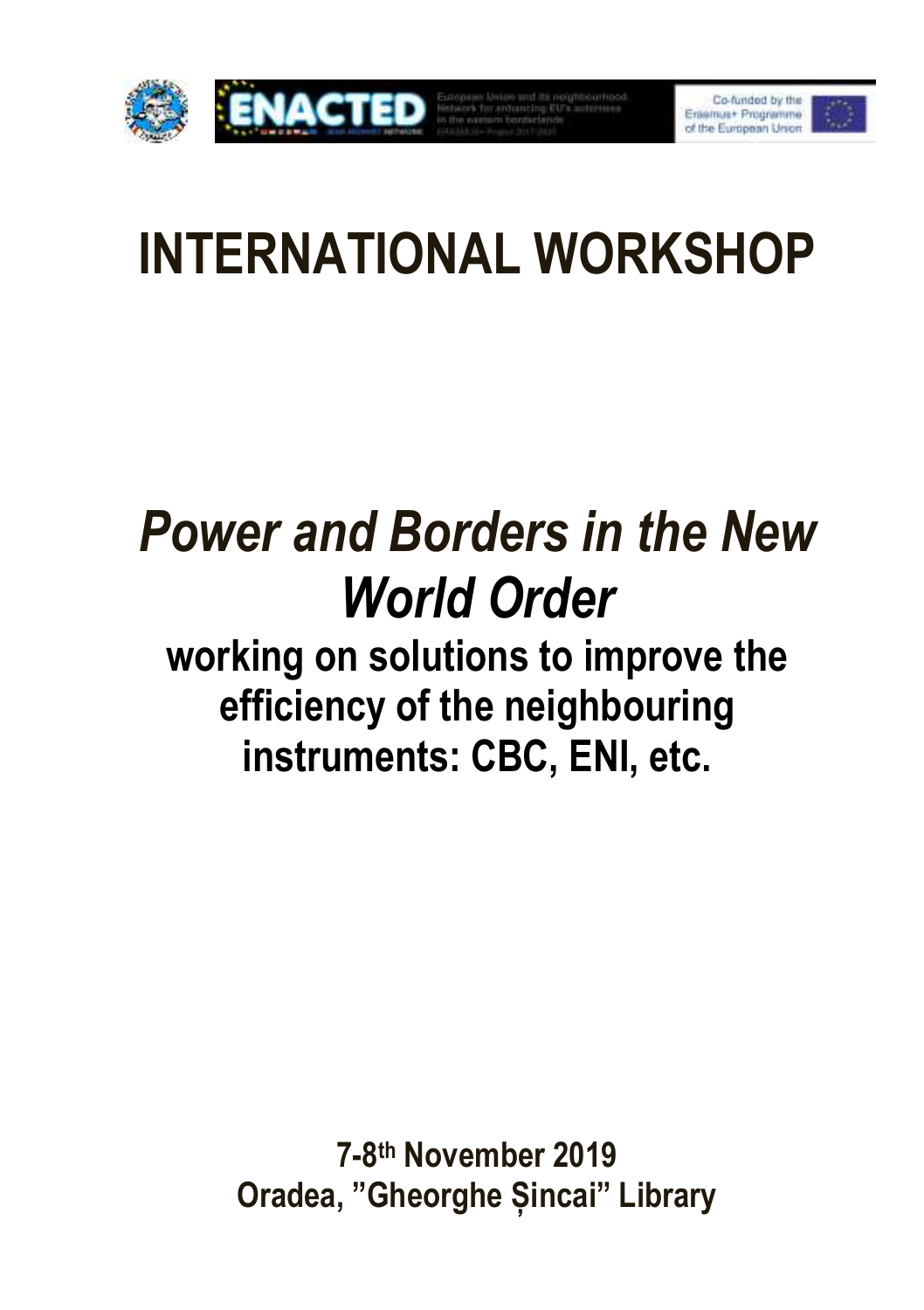**Coordinators:**

**Richard SAKWA**, Professor, University of Kent (UK)

**Edina Lilla MÉSZÁROS,** Assistant Professor, University of Oradea (RO)

**Cristian NIȚOIU**, Lecturer, Loughborough University (UK) **Florin PĂSĂTOIU**, Lecturer, University of Craiova (RO)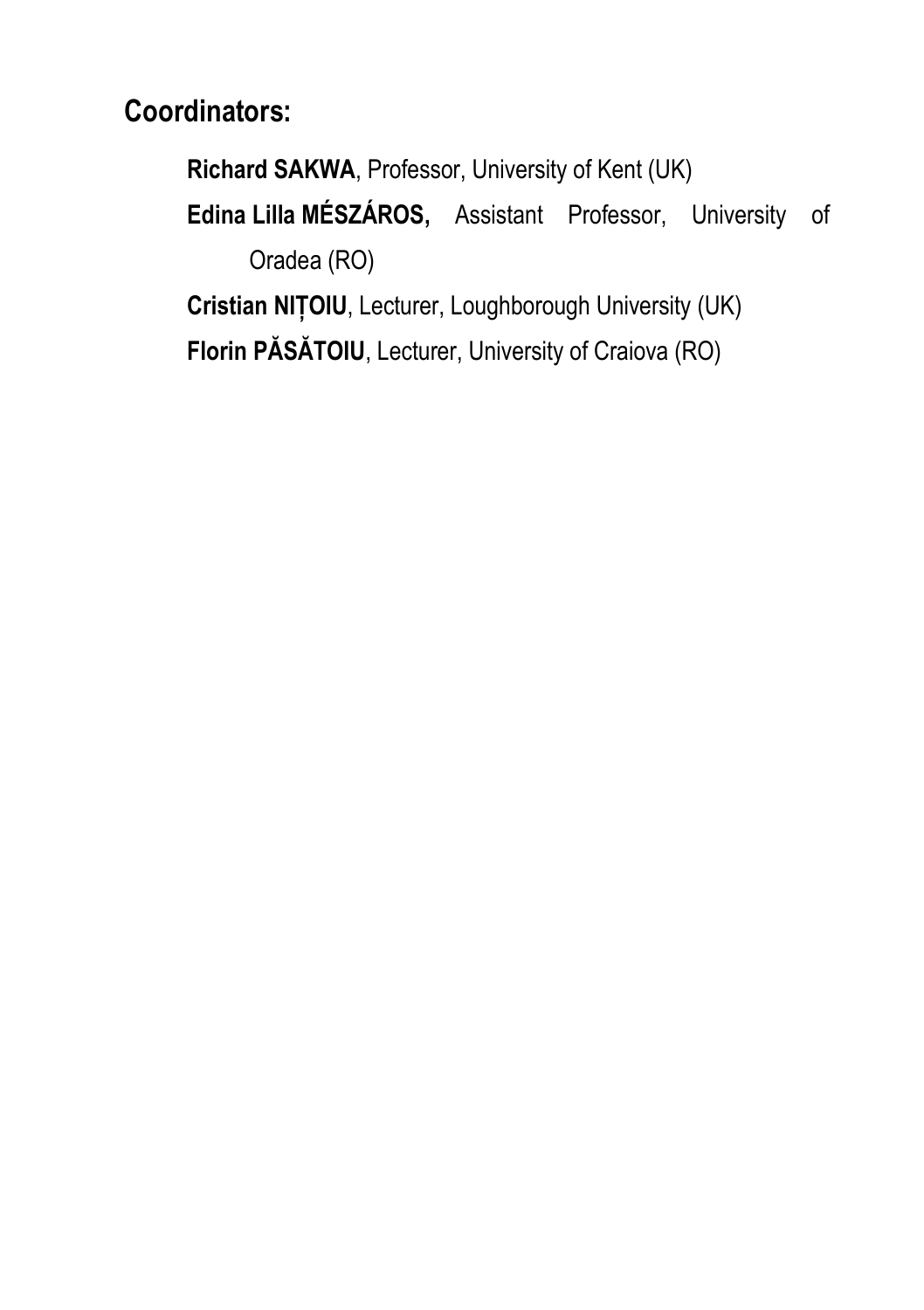



# **7 TH OF NOVEMBER 2019**

# **14.30 - 19.00 WORKSHOP SESSIONS**

VENUE: LIBRARY ''Gheorghe Șincai''

## **14.30 - 16.00 - SESSION 1. – Chairman Florin PĂSĂTOIU**

- **Andrei MARGA,** Former Rector of Babeș-Bolyai University, Cluj Napoca, Romania, "The World to Come"
- **Anatoliy KRUGLASHOV**, Professor, Chernivtsi Yuriy Fedkovych National University, Ukraine, "Dreaming Eurasia: Russia's Integration Policy Drifting from Neo - to Retro-Imperialism"
- **Ekaterina MIKHAYLENKO***,* Associate Professor, Department of International Relations of Ural Federal University, Russia, "Greater Europe vs Greater Eurasia: Russian perspective"
- **Cristian NIȚOIU**, Lecturer, Loughborough University, UK, "Resilience and the Security Architecture in Eurasia"
- **FLÓRA Gábor**, Professor, Vice-rector of Partium Christian University, Oradea, Romania, "Idealism, Realism and Minority Protection at the Eastern Borders of EU"

## **16.00-16.30: Q&A**

16.30 - 17.00 - COFFEE BREAK

# **17.00 - 18.30 - SESSION 2. – Chairman Cristian NIȚOIU**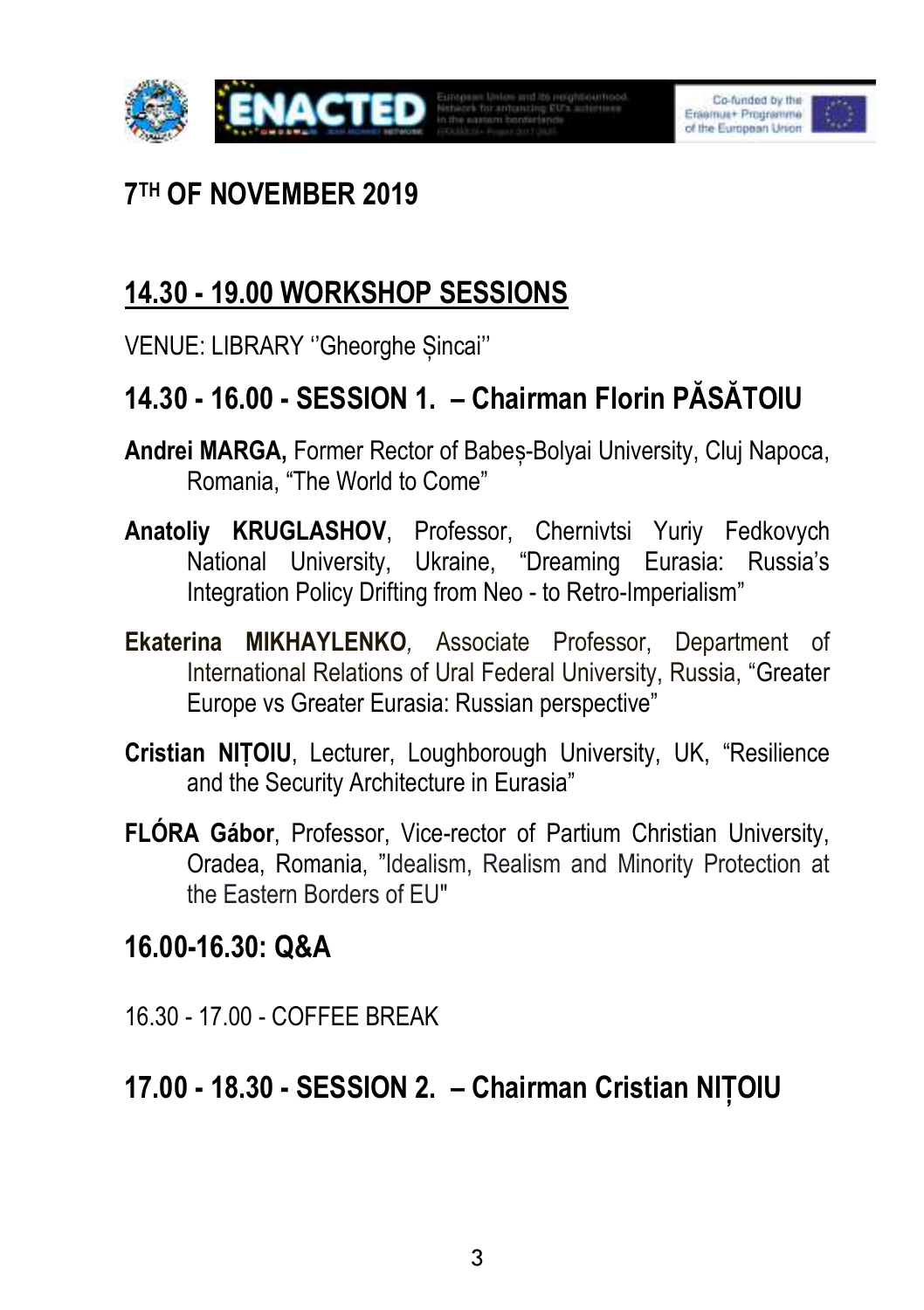- **Vladislav VOLKOV**, Dr.sc.soc. Professor, Baltic International Academy, Riga, Latvia, "Ethnic Diversity of Globalization: The Case of Latvian National Identity"
- **Ioan HORGA**, Professor, University of Oradea, Oradea, Romania, "Black Sea in the New World Order: Power and Borders"
- **Nino TABESHADZE,** Ivane Javakhishvili Tbilisi State Unievrsity, Tbilisi, Georgia, "Formation of Post-conflict Georgian identities Case: Abkhazian War and August War"
- **Florin PĂSĂTOIU**, Lecturer University of Craiova, Romania, ''Ordering International Relations in Eurasia: Multipolarity and Functional Differentiation''
- **Sergii SHVYDIU**K, Associate Professor, Chernivtsi Yuriy Fedkovych National University, Ukraine, "Decentralization vs Federalization: Problematic Lines on the Ukrainian Borders"

## **18.30-19.00-Q&A**

# **8 TH OF NOVEMBER 2019**

## **9.30 - 14.00 WORKSHOP SESSIONS**

VENUE: LIBRARY ''Gheorghe Șincai''

## **9.30 - 11.00 - SESSION 3 - Chairman Anatoliy KRUGLASHOV**

**Afrim HOTI**, Associate Professor University "Hasan Prishtina", Pristina, Kosovo, and **Bardhok BASHOTA**, Associate Professor, University "Hasan Prishtina", Pristina, Kosovo, "EU Role into the Kosovo – Serbia Normalization of Relations Dialogue!"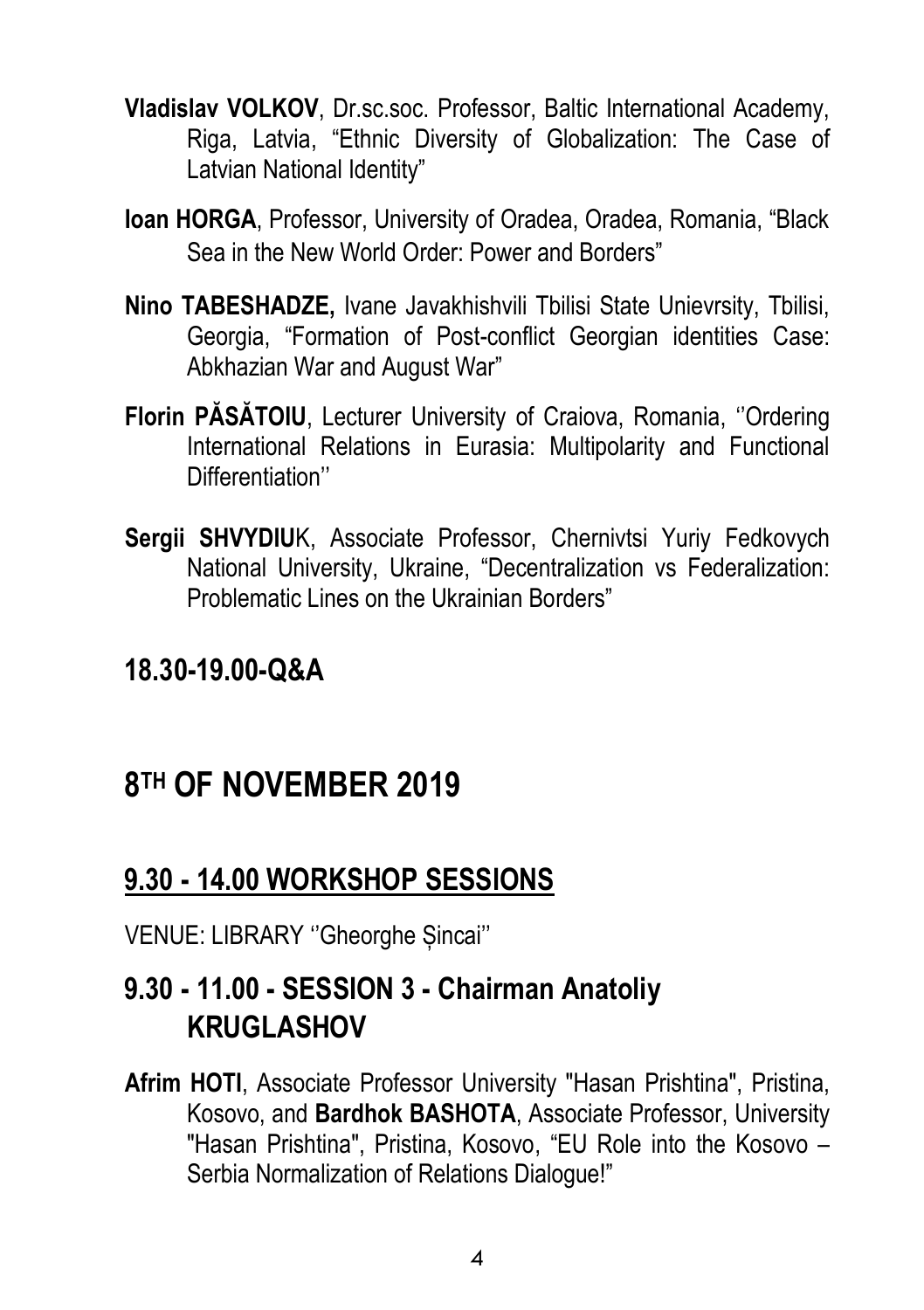- **Ioana BORDEIANU**, Associate Professor, PhD in Sociology, University of Oradea, Police chief superintendent, Border Police School, Oradea, Romania**, "**Outstanding Transformations and Major Changes Occuring at the External Borders of EU"
- **Dorin DOLGHI,** Lecturer, University of Oradea, Romania, "Frontier" as a "Buffer Zone" within the Theory of the Multipolar World "
- **MÉSZÁROS Edina Lilla**, Assistant Professor, University of Oradea, Oradea, Romania, "The New American Grand Strategy: Abandoning the Hegemonic Hubris and Embracing Offshore Balancing?"
- **Klára CZIMRE**, Assistant Professor, Department of Social Geography and Regional Development Planning, University of Debrecen, Hungary, *"*Manifestation of Power through Borders: The Evolution of Internal and External Borders within the European Union"
- **Zachary PAIKIN,** PhD Candidate & Assistant Lecturer in International Relations at University of Kent, UK, "Orders within Orders: A New Paradigm for Greater Eurasia"

#### **11.00 - 11.30 - Q&A**

## **9.30 - 11.00 - SESSION 4 - Chairman Ekaterina MIKHAYLENKO**

- **POLGÁR István**, Lecturer, University of Oradea, Romania and **Mircea BRIE**, Professor, University of Oradea, Romania, "The EU Enlargement Policy towards the Western Balkans. "Keeping the Door Open, but Join Later"
- **Loretta C. SĂLĂJAN**, PhD in International Politics from Aberystwyth University (UK), Lectures at University of Oradea, "Aspirations and Anxieties: Russia's post-Soviet Search for Ontological Security"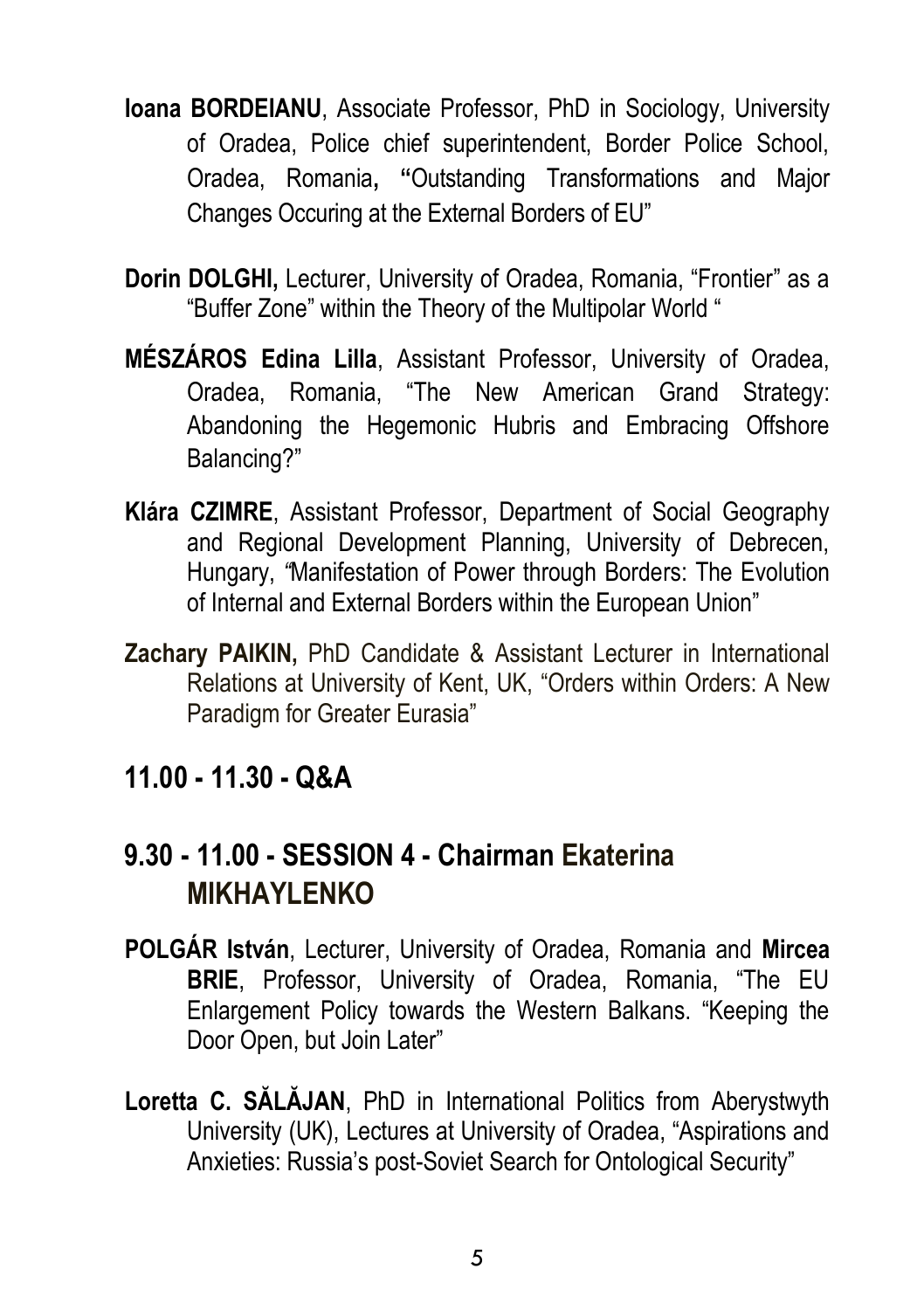- **Albana CEKREZI,** PhD Student, Department of Political Science and International Relations, Epoka University, Tirane, Albania and **Reina ZENELAJ SHEHI,** Head, Center for European Studies, Epoka University, Tirane, Albania, **"**Re-conceptualizing Power & Peace in UN: Reflections from the Case of Kosovo"
- **Pedro BORDA AGUILERA,** PhD. Candidate, Universidad Mayor de San Simon, Bolivia, "Geopolitics of the Bolivian State during the Periods of Government of Evo Morales Ayma (2006-2020)"
- **Mihai BĂLAN,** PhD. Candidate, Department of History, University of Oradea, Romania, "The EU - Identity crisis and geopolitical relevance"
- **Mihails RODINS**, Associate Professor, Department of European Studies, Baltic International Academy, Riga, Latvia, "Convergence of China and Russia in the Political Process of EuroUnion"

## **11.00-11.30-Q&A**

11.30-12.00 COFFEE BREAK

### **12.00 - 13.00 Key speaker**

**Richard SAKWA**, Professor, University of Kent, UK, "Transdemocracy and the Challenge of International Order: Values, Interests and Security in Post-Cold War Europe"

## **13.00-14.00- Q&A**

## **Conclusions: Richard SAKWA, Andrei MARGA**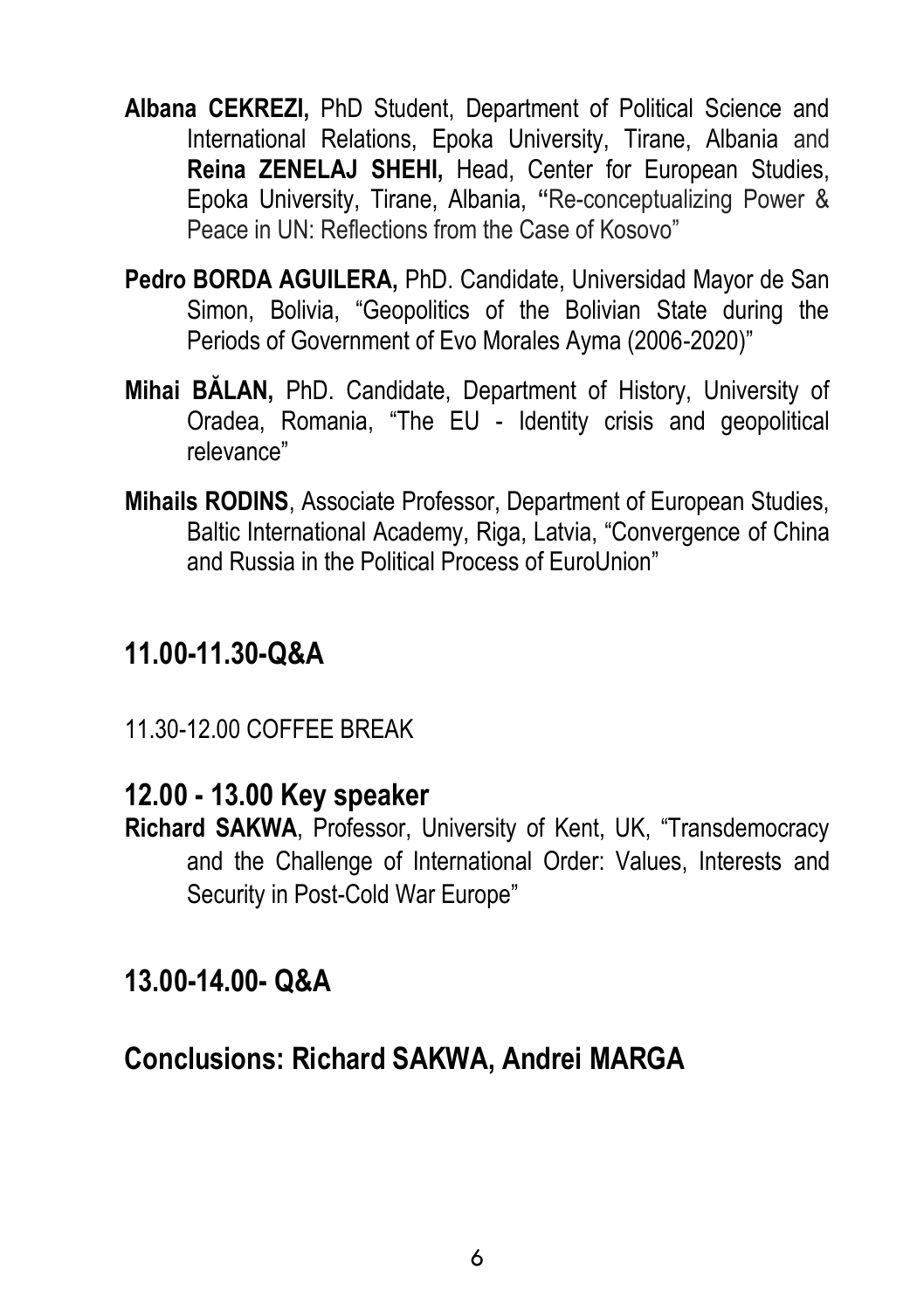

# **Abstracts**

**Mihai Andrei BĂLAN**, PhD student in History, University of Oradea, Romania

#### **Abstract.** *The EU- identity crisis and geopolitical relevance.*

The EU was formed after the Second World War as a necessity to obtain a continental complex political structure and also aimed the reconciliation of Germany (Western part at that time) and France.

After the collapse of communism in 1989 in whole Europe, and disappearance of Soviet Union in 1991, the EU aimed and succeeded into expanding towards Central and Eastern Europe almost as a natural consequence but also conquering and expanding to countries which before were influenced or ruled by the Soviets. Not surprisingly Russian president Vladimir Putin named the fall of Soviet empire, "the biggest tragedy of the twentieth century". Naturally, they viewed this as a security threat especially when EU enlargement went together with NATO expansion.

EU had and perhaps still has to reinvent itself since we observed the difficulties of this (geo)political construct. It faces significant internal challenges, economical gaps between North-South, West-East, the rise of populism, clandestine immigration, trans border criminality, cyber threats, Brexit, different views towards its recalibration. It is not an easy job to understand and adapt to all these.

Brussels is still a huge bureaucratic machine, sometimes with failed and redundant mechanisms where some countries have more influence than others. For example, you cannot compare the lobby capacity of Germany or France with the influence of Bulgaria, Romania or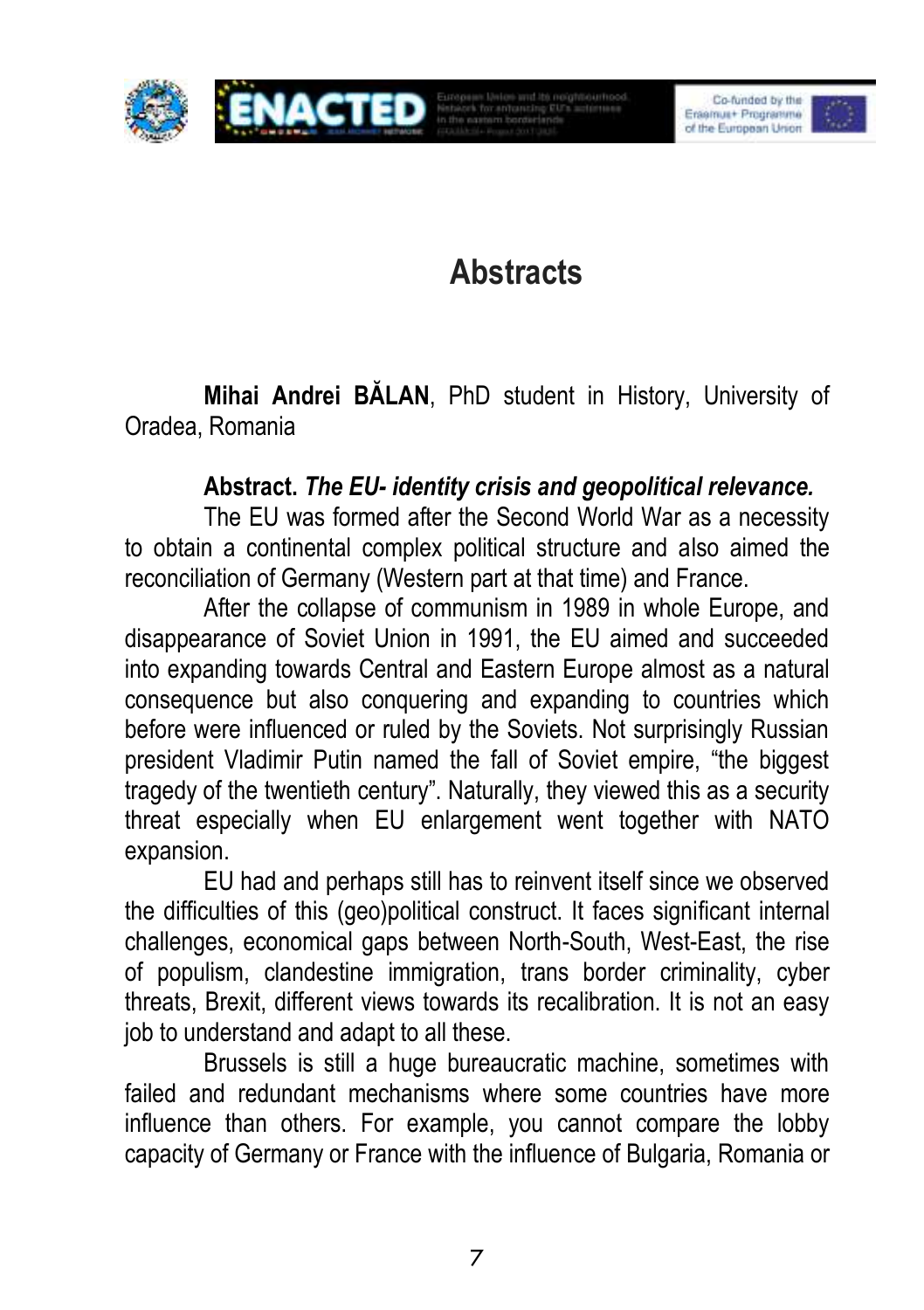Portugal. It is the very true realist view that some actors are simply more relevant than others.

The EU had become a voice in international relations, trying to mediate or to express certain views and interests. It played an important role in the Iranian nuclear deal. Also it failed so far in other international conflicts like the annexation of Crimea, the former Yugoslavian war and we still have to see how the Brexit will be solved.

As we have witnessed in history, rarely international organizations or political unions ever were more relevant than big powers taking responsibility and deciding for their interests. The international arena is not a place for morality nor for consensus.

The EU is still in its transition to define its role in the world. It is not clear where it is heading or if it will change or collapse. Maybe it is wise to remember Henry's Kissinger dilemma, "*who do I call if I want to speak to Europe*"?

**Pedro BORDA AGUILERA**, PhD. Candidate, Universidad Mayor de San Simon, Bolivia

#### **Abstract**. *Geopolitics of the Bolivian State during the Periods of Government of Evo Morales Ayma (2006-2020).*

Since the birth of the Bolivian State, it has been characterized by constant internal and external conflicts, for being institutionally weak as well as for its poor capacity to exercise sovereignty away from its urban and political centers. Thus, the international geopolitical academic debate presented three positions regarding the Bolivian State as a geopolitical actor:

• State Plug or geographical impossibility (North American formal geopolitics)

• Zone / State of distention of interests of regional powers (Chile, Brazil and Argentina) (Brazilian, Chilean and Argentine formal geopolitics)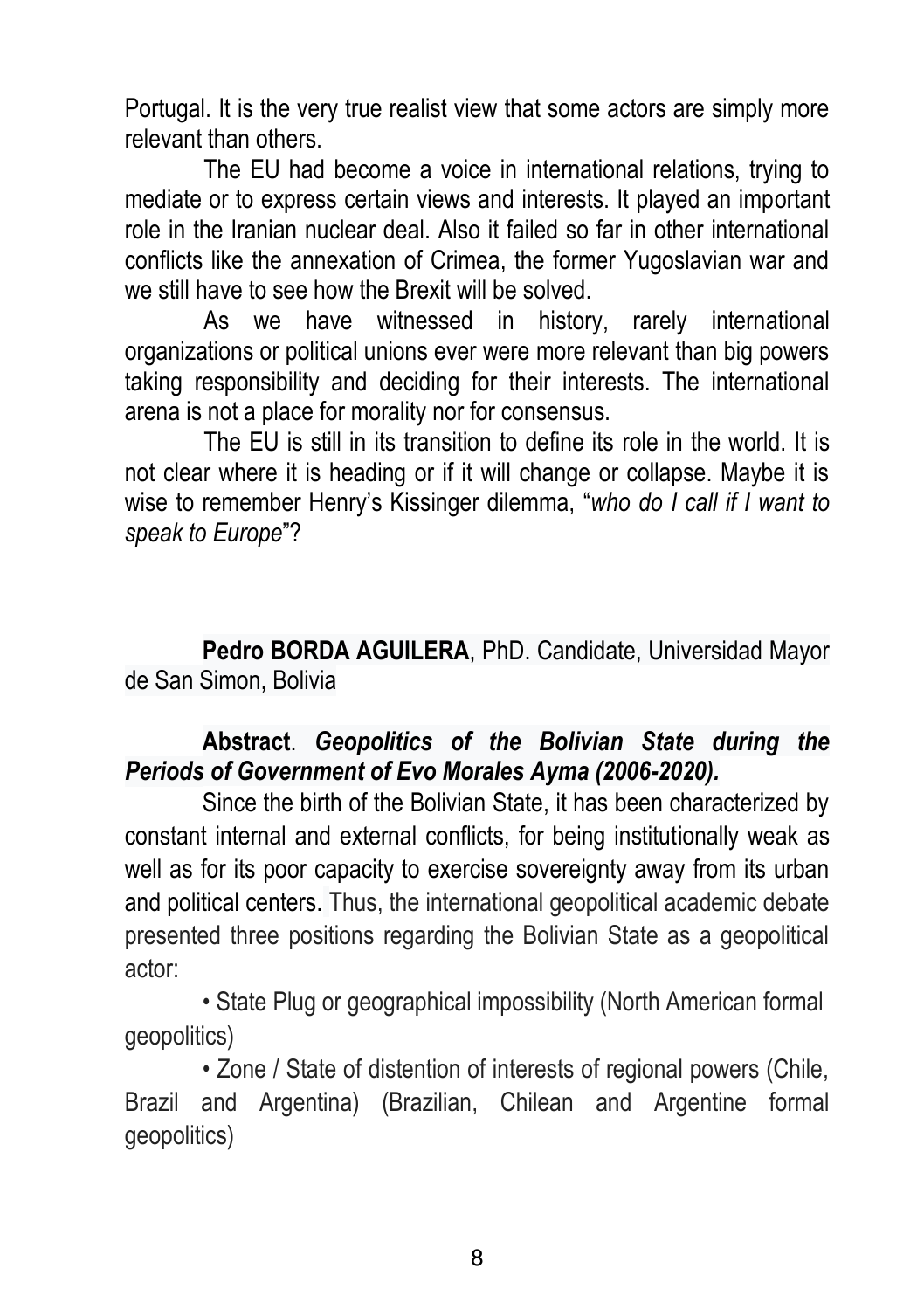• Integrative state between regional blocs (Bolivian formal geopolitics)

However, this State has been profoundly transformed during the last fourteen years, both institutionally and organizationally, as well as socially: the density of the State has increased significantly, as a result of the recognition and inclusion of broad sectors of the population, as well as the change of their legal-normative frameworks, the discourses that sustain them and the way of relating to neighboring countries. In this sense, the constitution of the year 2009 establishes new conditions for the exploitation of natural resources within the Bolivian territory, thereby changing the relationship of the Bolivian State with global markets. On the other hand, the marked ideological tendency of the hegemonic party, together with the specificity of many of its agendas, have produced a historical break in the geopolitical leadership of the country, since the Plurinational State -as an identity concept and construction- exercises a new geopolitics marked for speeches and counter-hegemonic operations. Since the 'Diplomacy of the Peoples' - as an ideological and discursive principle - the Bolivian State has established diplomatic relations with geopolitical actors that 20 years ago would be unthinkable -the cases of China, Iran, Russia, Germany, Turkey and India. On the other hand, at the regional level, the integration initiatives promoted among South American governments at that time ideologically related to the MAS political project stand out. The purpose of this paper is to argue about the relevance and usefulness of a geopolitical analysis regarding the three government efforts of Evo Morales Ayma (January 21, 2006 - January 22, 2020), through the analysis of public policies implemented by the Bolivian State during the 14 years studied here that, hypothetically, have marked and redefined the Bolivian State as a geopolitical actor at regional and global junctures.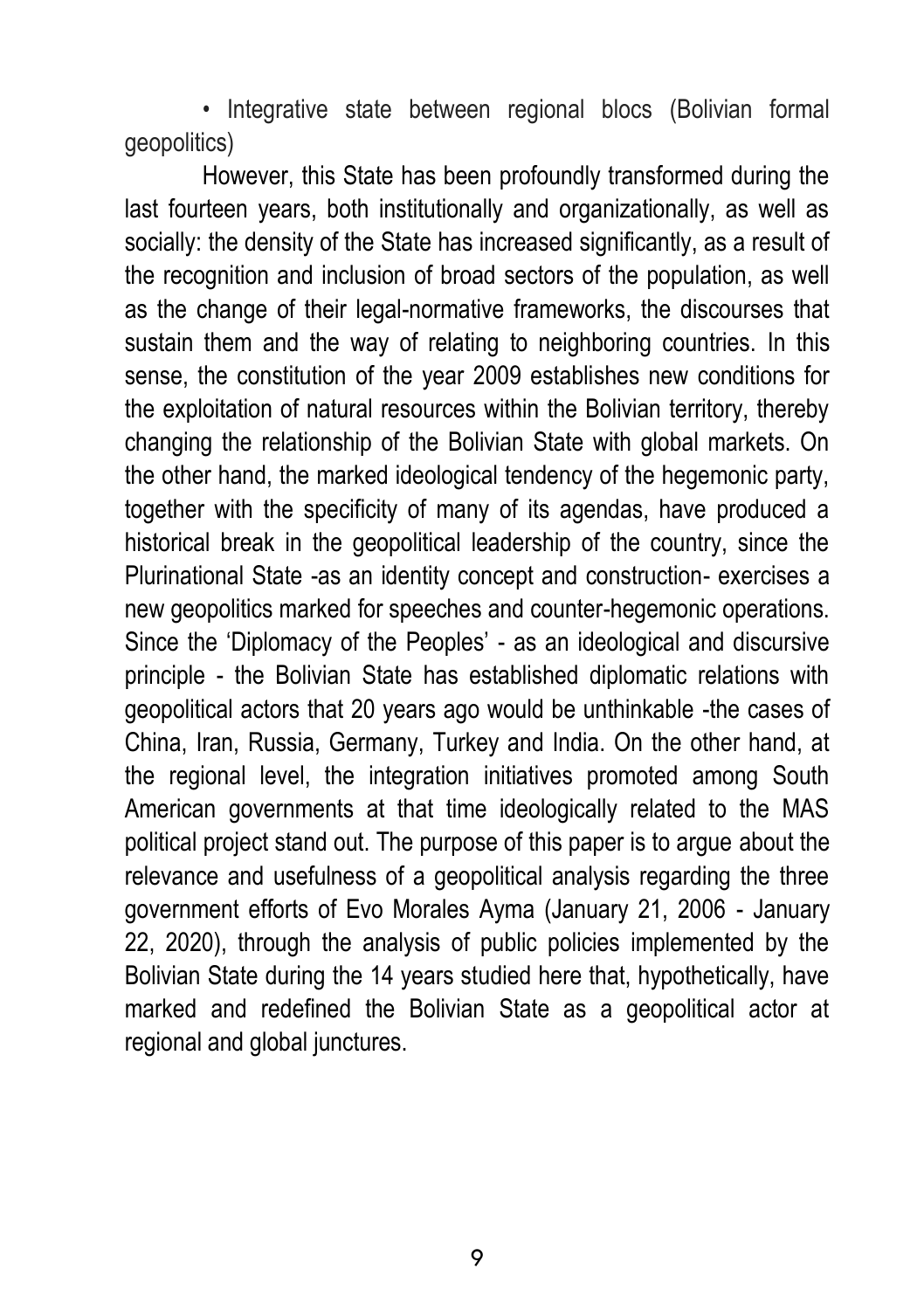**Ioana BORDEIANU,** Associate Professor, PhD in Sociology, University of Oradea, Police Chief superintendent, Border Police School, Oradea, Romania

#### **Abstract.** *Outstanding Transformations and Major changes Occuring at the External Borders of EU***.**

The changes occurring in the global power structure bring with them huge transformations at the politics of managing the external borders and the way they affect borders and sovereignty is quite clear because of the involvement of the countries in the global security development.

As an obvious consequence of the development and changes, the recruitment campaign for Europe's first uniformed service was launched by the European Border and Coast Guard Agency: the European Border and Coast Guard standing corps.

Frontex Agency is willing to support EU Member States in being assisted by the Corps which is a unique service and will carry out both border control and migration management tasks. As the main duties of the Corps there will be included border surveillance, check of the documents and joint returns of people who are illegally staying in the EU.

The event will lead to a true transformation in the nearby future of EU and Frontex is going to have its own first uniformed service and it will be able to assist EU Member States with challenges at their borders in a variety of ways, being helped by their own officers and equipment, having the headquarter in Warsaw.

The European Border and Coast Guard standing corps will consist of Frontex border guards and national officers from EU Member States and Schengen-associated countries. The recruited border guards, together with national officers from European countries, will be deployed mainly at the external borders of the European Union but there might be such cases where they are going to work outside the EU in countries that have signed Status Agreements with the EU.

Even if at the end of this year Frontex is going to recruit more than 700 Frontex border guards witch are having military training as a background, the first Frontex border guards will be ready to take on their new tasks only in January 2021, after being trained in Partnership Academies, where the accent would be first on skills to operate together at the external borders, EU law and ethical standards.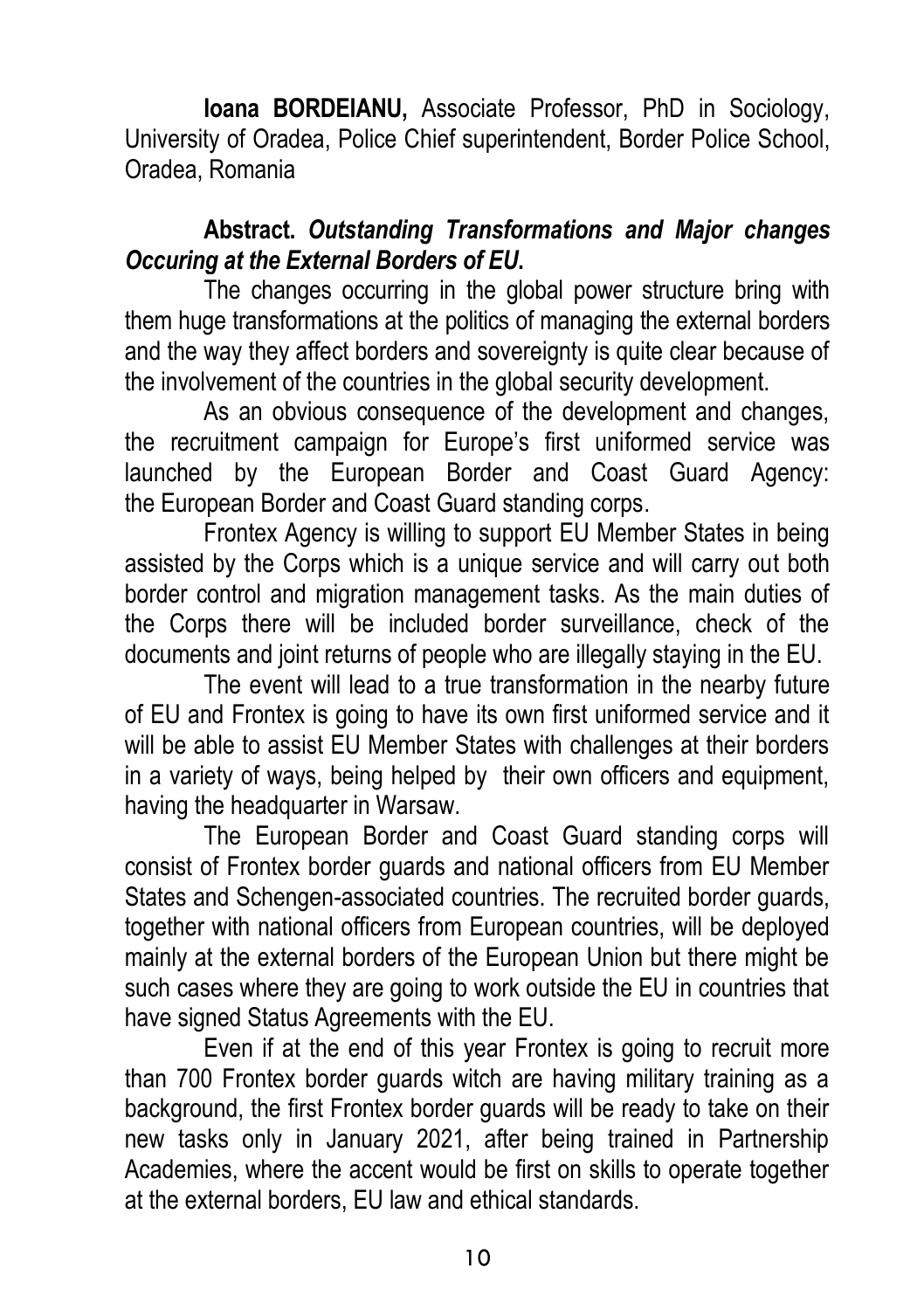**Albana CEKREZI** PhD Student, Department of Political Science and International Relations, Epoka University, Tirane/Albania, **Reina ZENELAJ SHEHI** Head, Center for European Studies, Epoka University, Tirane/ Albania

#### **Abstract.** *Re-conceptualizing Power & Peace in UN: Reflections from the Case of Kosovo.*

The traditional understanding of power sees it mainly as a form in which an actor controls another to do what other would not otherwise do. Twenty years ago, NATO intervention in 1999 against the Federal Republic of Yugoslavia without the approval of UN Security Council favored this approach to power and triggered the discussion on the ability of UN to enforce its decisions worldwide. While the intervention served to question existing principles, it simultaneously examined the effectiveness of non-authorization. The Kosovo Case stimulated for UN a need to reconceptualize the relationship between peace and power by transforming the notion of sovereignty from a right to responsibility. While conceptually, the Responsibility to Protect has largely advanced since then, practically however it is still fully dependent upon the willingness and interests of UNSC permanent members.

This paper notes the evolution of peace and power relationship in UN as applied throughout 20 years in Kosovo in three stages: the process of peace-making, peacekeeping and peace building. The analysis shows that the case of Kosovo reflects two perspectives: (1) the liberal power approach as reliable to international norms i.e. Resolution 1325 that is about woman, peace and security *where the individual is the focus* and (2) the national power approach as based on hard power *where state is the focus.* In this regard, the Kosovo example is an illustration to the conceptualization of power as an element that produces global outcomes but at the same times constrains and determines states fates.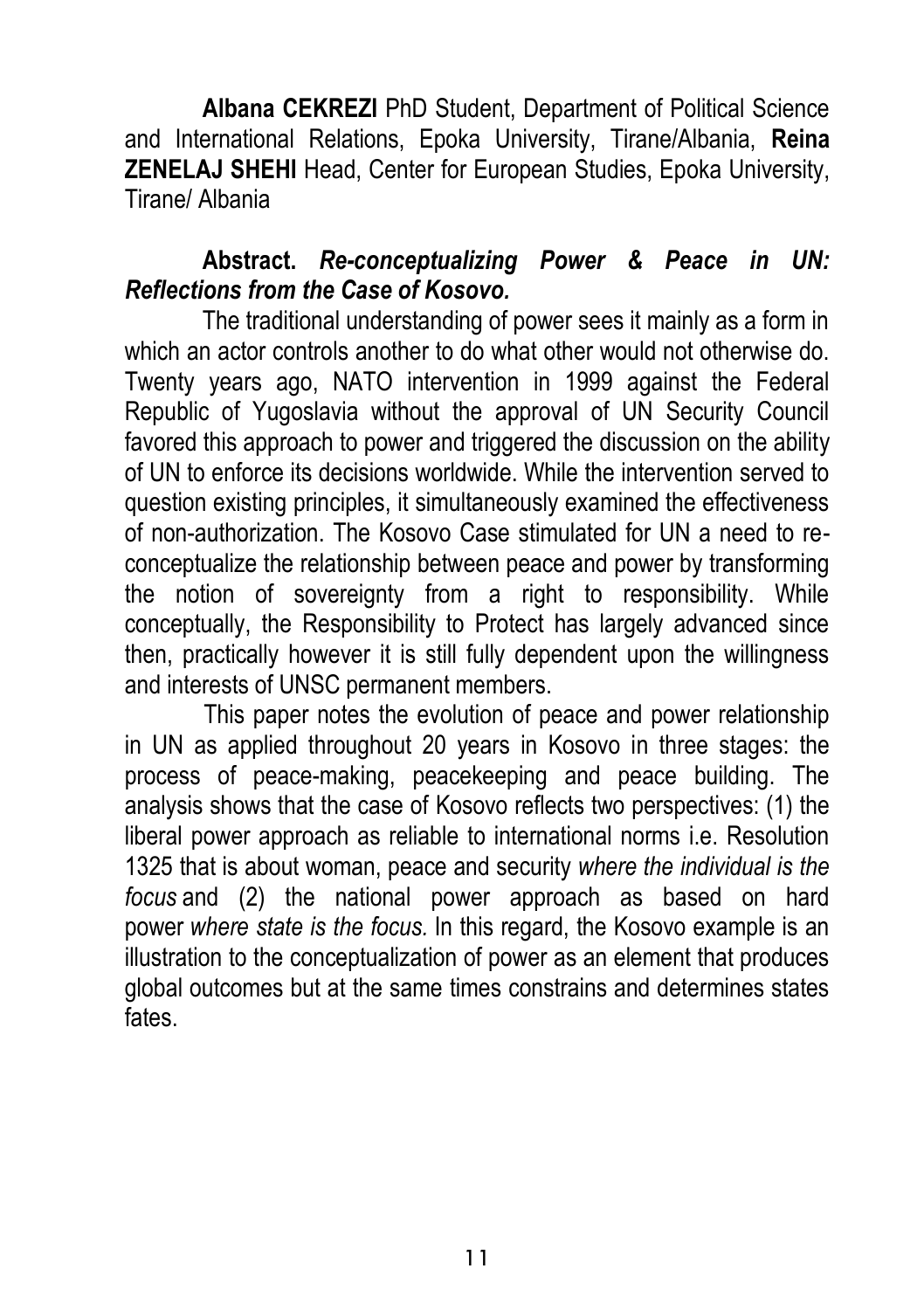**Klára CZIMRE**, Assistant Professor, Department of Social Geography and Regional Development Planning, University of Debrecen, **Hungary** 

#### **Abstract.** *Manifestation of Power through Borders: The Evolution of Internal and External Borders within the European Union.*

The creation of the current European Union can be approached as a process of enlargements. The accession of new states brought changes not only in the area and number of population represented by the integration but it also always meant changes in the length and nature of borders.

The first EU enlargements (1973, 1981, 1986, 1995) resulted in changes in the quality of the borders (e.g. German-Danish, French-Spanish, German-Austrian) changing them from external borders to internal ones – while the reunification of Germany meant the total disappearance of a former border. These modifications did not only influence the whole of the integration but resulted in new type of problems related to the co-operations with the neighbouring new member states and non-member states. These changes in the area – and consequently in the borders – highly contributed to an even more intensive spread of cross-border co-relations, and thus urged the European Integration to recognise the significance of borders, border regions and cross-border regions.

The enlargements following the transformation (2004, 2007 and 2013) resulted in changes in the borders of the European Union both in quantity and quality, and the changes affecting the ratio of internal and external borders were more striking than ever experienced. This also meant that the length of the EU land borders increased at an extent never seen before, and the ratio of internal borders exceeded the ratio of external borders. The length of the land borders in the EU became three times more than previously, while the length of internal land borders became four times more and the length of external land borders turned one and a half times more than before 2004.

The growing number and length of land borders within the integration led to growing attention on border and cross-border issues. The intensive growth in the number of cross-border co-operations in the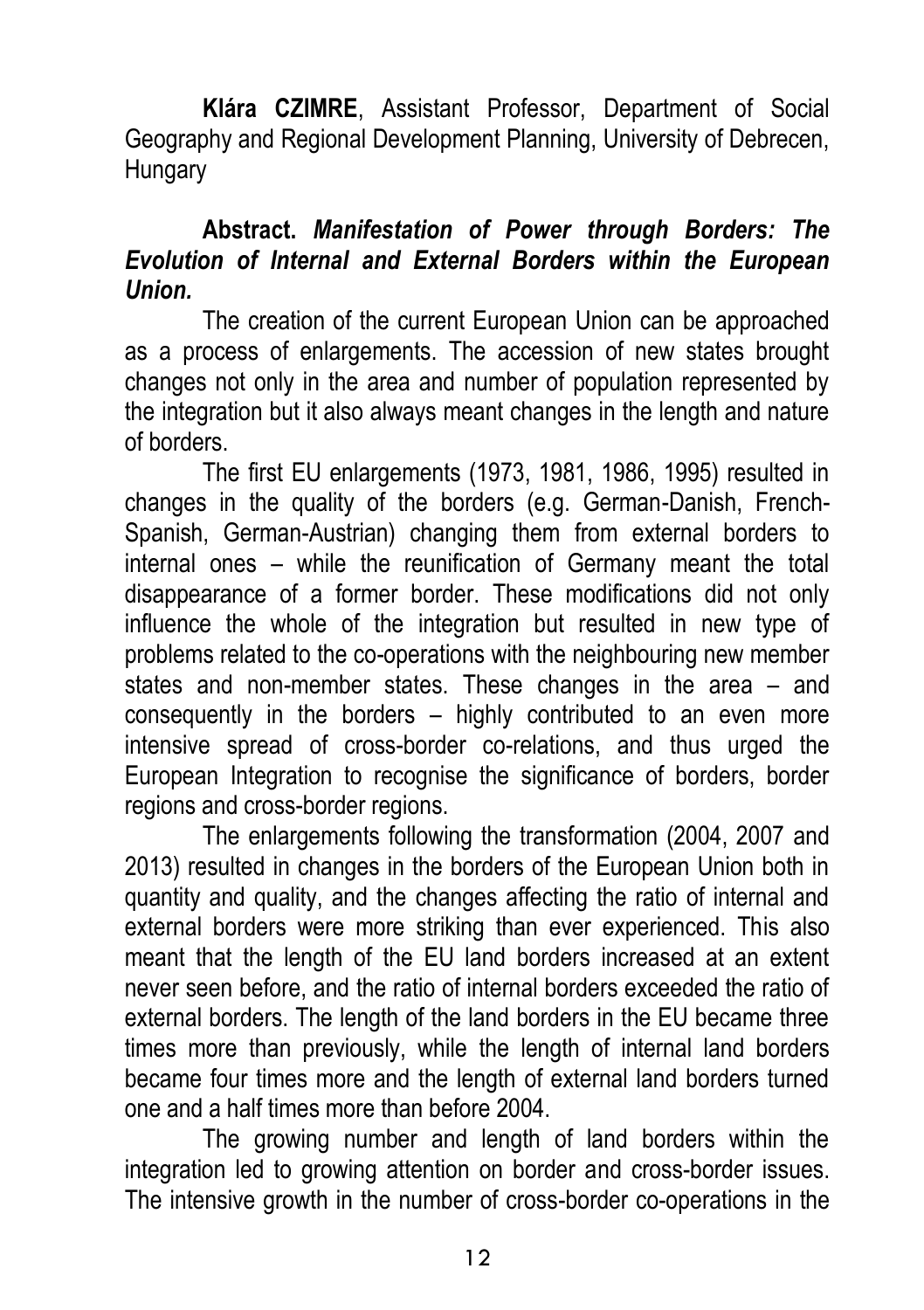past decades is an obvious consequence of the favourable EU policies since the legal frameworks were ensured and harmonised for the elaboration of cross-border agreements and contracts, and there are more and more sources available for financing cross-border initiatives and projects.

How is power manifested along the borders? How do crossborder co-operations contribute to the power of the European Integration? To what extent do financial supports for cross-border cooperations along the internal and external borders strengthen the power of the European Integration? Which is the best way to express power: supporting internal borders or supporting external borders?

**Dorin I. DOLGHI**, Lecturer, University Of Oradea, Oradea, Romania

#### **Abstract.** *"Frontier" as a "buffer zone" within the Theory of the Multipolar World.*

The prescriptive analysis upon the potential of multipolarity as an option of understanding the possible future World Order, focuses on centers of power organized within and around the concept of civilization. Within this approach, the concept of frontier has a specific meaning when two or more powers meet/collide, because the frontier is not perceived as a clearly delimitated border, but more a flexible space of interaction of powers and interests. Civilization and polarity refers to the space in a radical different manner from the state's approach of its own territory. Therefore, the "frontiers" between civilizations can comprise large spaces of with social and cultural features which might be associated as overlapping spaces of distinct civilizations. From this perspective, we suggest that the Eastern Europe (The states situated at the eastern border of the EU) represents a particular case where the Euro-Atlantic space as a distinct pole is limited by the Eurasian space. The geopolitical coding of those states should be understood by addressing interrogations such as: Identifying the current and potential allies; identifying the current and potential enemies; the search for solutions to current allies and attract potential; the search for solutions to confront current enemies, and prevent the emergence of potential ones. But the geopolitical coding is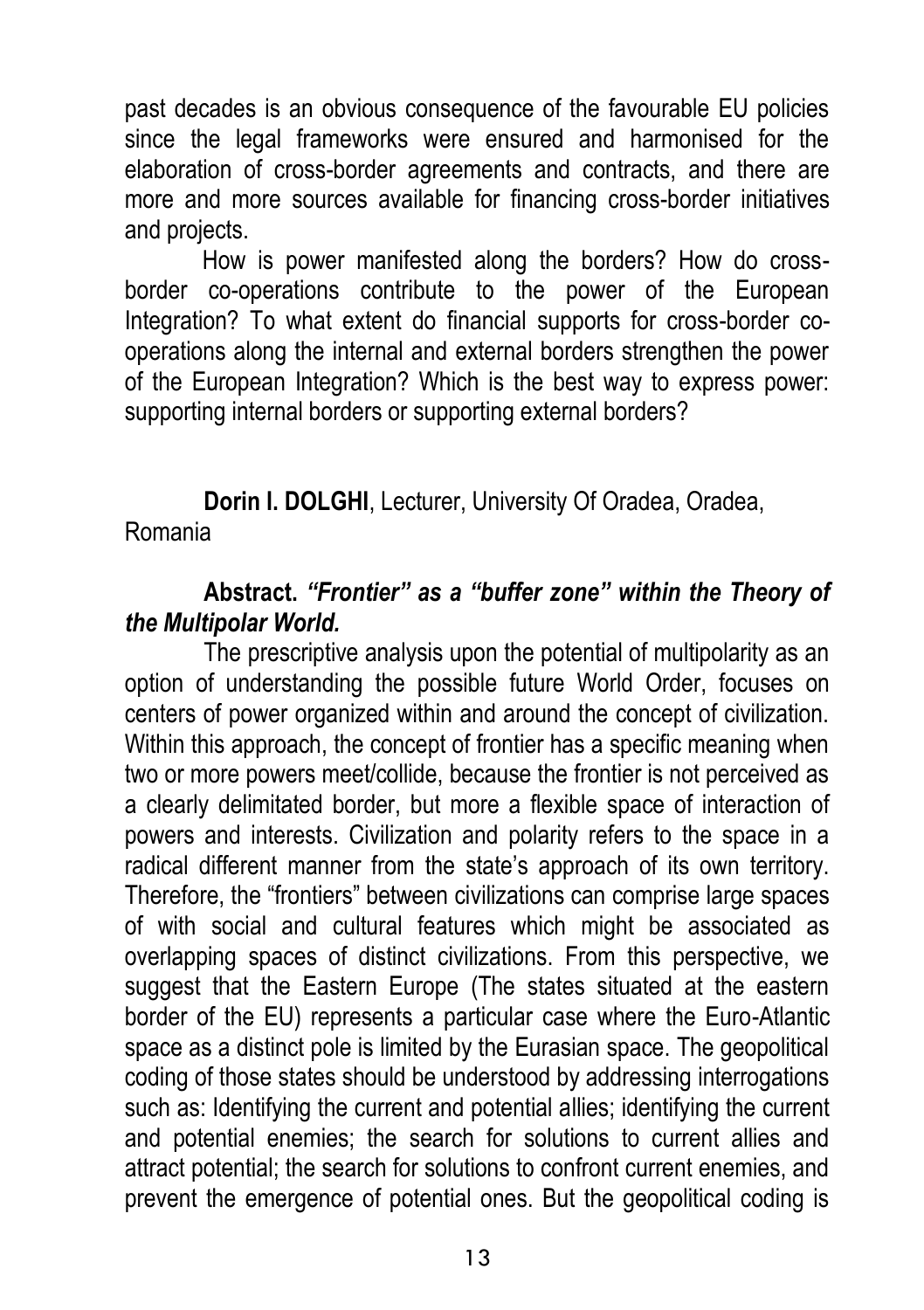irrelevant if we consider the interests of East/West powers in attracting those states in their sphere of influence, to some extent based on some patterns of the bi-polar system. The East/West debate goes beyond ideology and comprises variables of identity, culture and religion which strengthen the idea of civilizational poles. Within this debate, the theory proposed by Alexandr Dugin suggests the obsolete character of the Westphalian state and the current World Order, which can pose a challenge to the current adjustments of interests and the understanding of regional and international security dynamics.

**Ioan HORGA**, Professor, Dean of the Faculty of History, International Relations, Political Science and Communications Sciences, University Of Oradea, Oradea, Romania

#### **Abstract.** *Black Sea in the New World Order: Power and Borders.*

The first impulse I had to answer the topics proposed for this conference 'Power and Borders in the New World Order', was to develop a comparison between the *multipolar world order* and the old *Concert of Europe*<sup>1</sup> conception from the perspective of the current changes. Fearing that I would develop a very abstract theme, and at the same time that it might have some speculative aspects, I thought that a case study approach on the *Black See in the New World Order in change*, with reference to the Concert of Europe system and the multipolar order would be much more comprehensible, and at the same time it would be based on extremely rich factual support.

Starting from these data, in the first part of the paper, I will carry out a review of the evolution of the interference between the great powers in the Black Sea region, starting with the modern era with the permanent changes of borders until today. In the second part of the research, I will conduct a comparative study between the idea of *concert*  in international relations and that of multipolarism. Finally, I will try to argue, through the example of the Black Sea region, that the New World Order should be viewed more as an evolution in the direction of a ''World

 $\overline{a}$ 

<sup>1</sup> Also known as the Congress System or the Vienna System.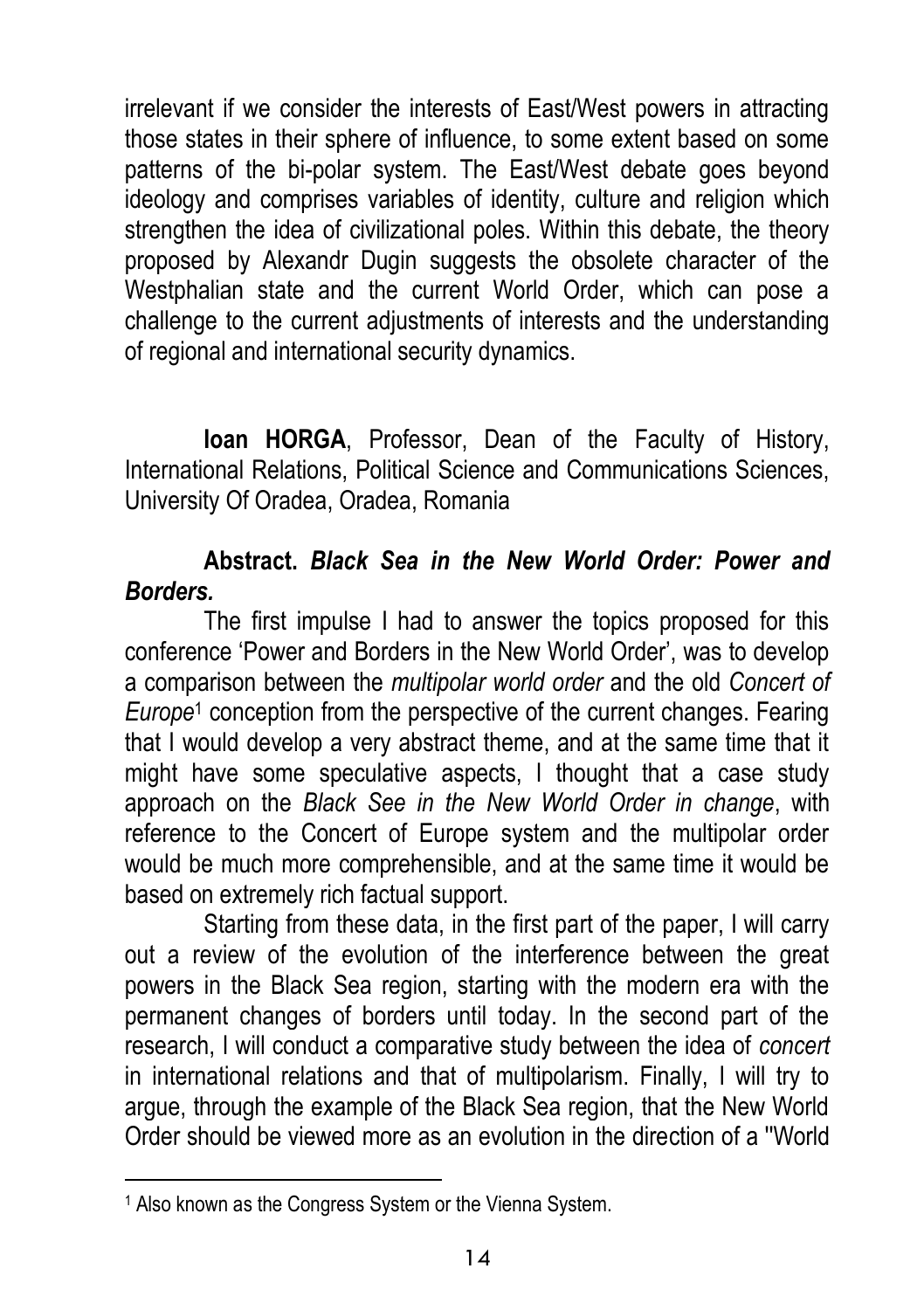Concert'' towards multipolarism. From the perspective of IR theory, more likely as an evolution towards defensive realism rather than towards offensive realism.

**Afrim HOTI**, Associate Professor University "Hasan Prishtina", Pristina, Kosovo, and **Bardhok BASHOTA**, Associate Professor, University "Hasan Prishtina", Pristina, Kosovo

#### **Abstract.** *EU role into the Kosovo – Serbia normalization of relations dialogue!*

Since 2000, in the context of the Western Balkans, "the EU has increasingly been involved in directly supporting peace negotiations in the inter-state and in the context of a third party mediator". However, to further concretize the strategy of action in the field of mediation in peaceful negotiations, in 2009, the Council of the EU adopted the Concept on Strengthening EU Mediation and Dialogue Capacities, as a policy document exclusively related to the field of mediation and dialogue. This document states that "the EU has a lot to offer as an actor in mediation [...] The EU is in an excellent position to provide incentives to its con flict parties and can rely on its wider presence". Since 2011, under the leadership of top EEAS officials, 40 rounds of high-level negotiation have been organized, not to mention countless rounds of technical negotiation. All of these rounds took place in three phases from which the parties reached agreement on 23 issues, both technical and political. The most important of these agreements remained 'the First Agreement Governing the Principles for Normalization of Relations', (reached on 19 April 2013). North of Kosovo within the constitutional order of Kosovo and established lines for the normalization of Kosovo-Serbia relations. In the context of the Kosovo-Serbia negotiations, the orientation to apply the creative ambiguity approach by both the EU and the negotiating parties has been deliberately motivated, albeit imposed by time. There are two main motives that have driven the EU towards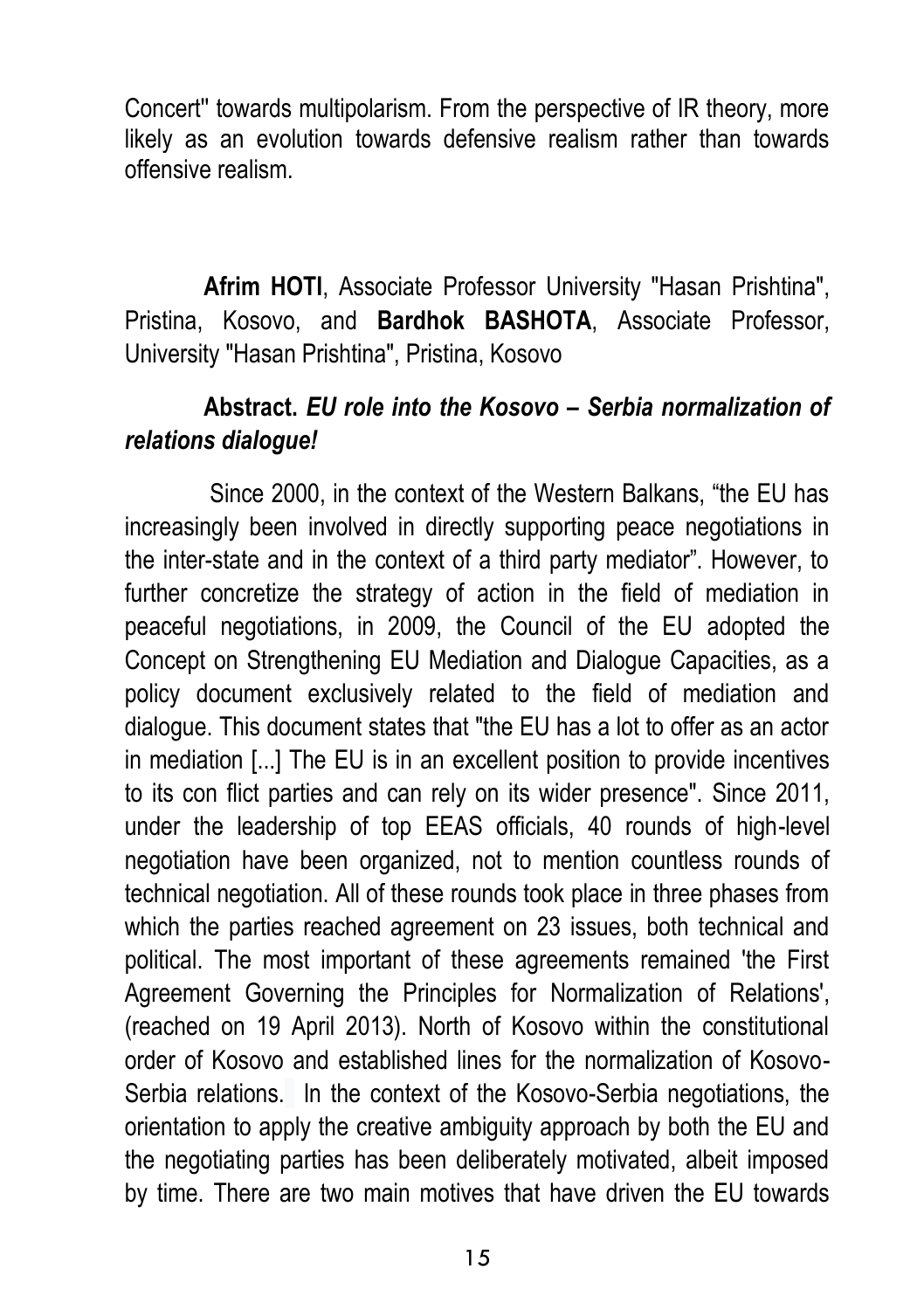applying this approach. The first has to do with 'ability', namely the fact that EU foreign policy has become increasingly ambitious and inclusive, thereby strengthening both the strategies and the legal and institutional basis, which has potentially created opportunities to apply such complex approaches as a diplomatic tool for mediation. The second is related to 'liability', which means that the application of this approach derives from the prior application of the neutral status approach by the EU. As Elmehed points out, divisions between member states on the issue of Kosovo's status made ambiguity a suitable solution for mediation.

The period 2017-2018 has been full of tensions and incidents in bilateral relations between Kosovo and Serbia. However, despite these challenges, the EU has not diminished its commitment to encourage both sides to return to continuing the process of normalizing relations between them. In its EU Enlargement Strategy for the Western Balkans published by the European Commission in February 2018, for the first time the EU firmly emphasizes that the essential condition for progressing on their European path, both sides must achieve "a comprehensive, legallybinding normalization agreement". The term 'all-inclusive' of this agreement once again produced opportunities for ambiguous interpretations. Soon, both Presidents Thaci and Vučić came up with an idea after interpreting the term during the first half of 2018 at an event called 'new perspectives on EU enlargement' held in Austria on 25 August 2018. Controversial for the 'correction of borders' between the two countries, which would be the key to achieving a peaceful historical settlement between Kosovo and Serbia? EU Enlargement Commissioner Johannes Hahn also expressed such encouraging terms when he stated that "We have just witnessed a very historic moment", which was part of the panel discussion. The controversial idea of a possible border correction, as one of the points of the future comprehensive agreement, provoked a powerful debate on three levels: in the international community, within Kosovo and within Serbia. Realistically, the term 'border correction' was not clear; it was not known whether this meant demarcation of the border line between the two sovereign states, division of Kosovo along ethnic lines, or exchange of territories between the parties! At present, there is no clear scenario on how to proceed further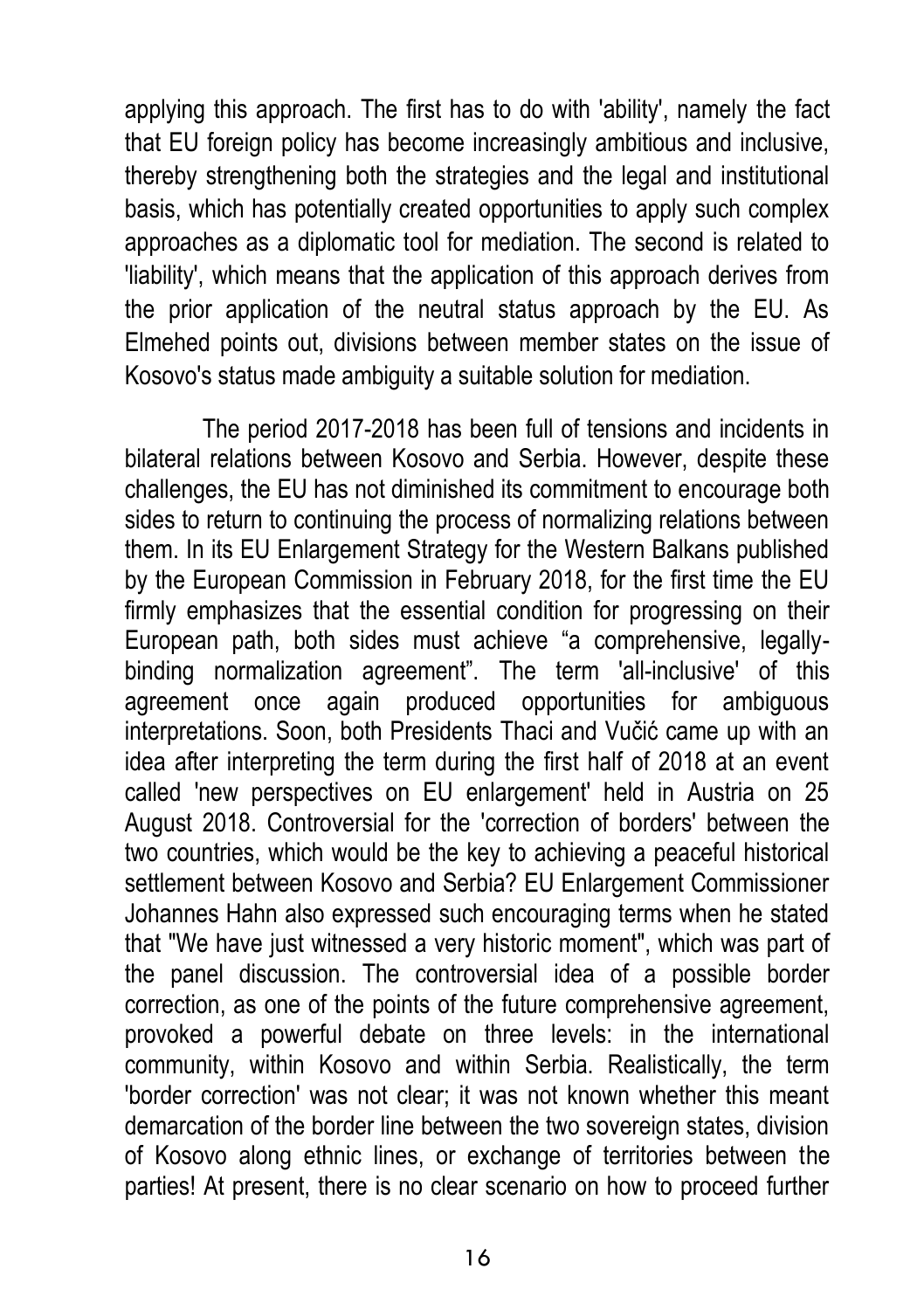with the dialogue process. Whereas the Serbian government conditions the dialogue with the abolition of the customs tariff; on the other hand, the Kosovo government conditioned the abolition of this fee by receiving formal recognition of its citizenship by Serbia. This genre really constitutes the abnormality of the normalization of the reciprocal relations between the parties.

**Anatoliy KRUGLASHOV,** Professor**,** Chernivtsi Yuriy Fedkovych National University, Ukraine

#### **Abstract.** *Dreaming Eurasia: Russia's Integration Policy Drifting from Neo - to Retro-Imperialism.*

In this paper I'd like to clarify some theoretical notions of contemporary Russian foreign policy, which I defined as a retroimperialistic. I try to argue why Kremlin policy towards neighbour countries is not subjected to an integration strategy, and on the contrary aimed at their incorporation. In the same time, this policy is hardly a typical neo-imperialistic also. Russia's many attempts of building up "integration" with former USSR countries is going to be inspired with ideal of Greater Russia, deeply rooted in the prominent concepts of 'Moscow the Third Rome', 'Greek Project', ideal of Slavic Union led with Russia etc.

It's a very debatable issue as to what extend Kremlin inspiration with neo-Eurasian ideals lays in sphere of ideology, or is subjected to rather mere pragmatic calculus. Taking into account those ideas and concepts it's important to analyse the content and direction of Russia's approach towards post-soviet space, starting from 'Yeltsin -Kozyrev doctrine' and concluding with newest coronation of "Putinism' as an official ideology of Russia by V. Surkov. From this point of view, CIS, Custom Union, Eurasian Union etc. are just certain stages towards new re-incarnation of Russian Empire, understood in Kremlin as synonymous to Russia's true might and historical destiny.

Russian Federation stances towards Ukraine, Moldova and Georgia, as well as Russian policy of gradual diminishment of Belarus sovereignty seems to be a very provable cases of the assumption why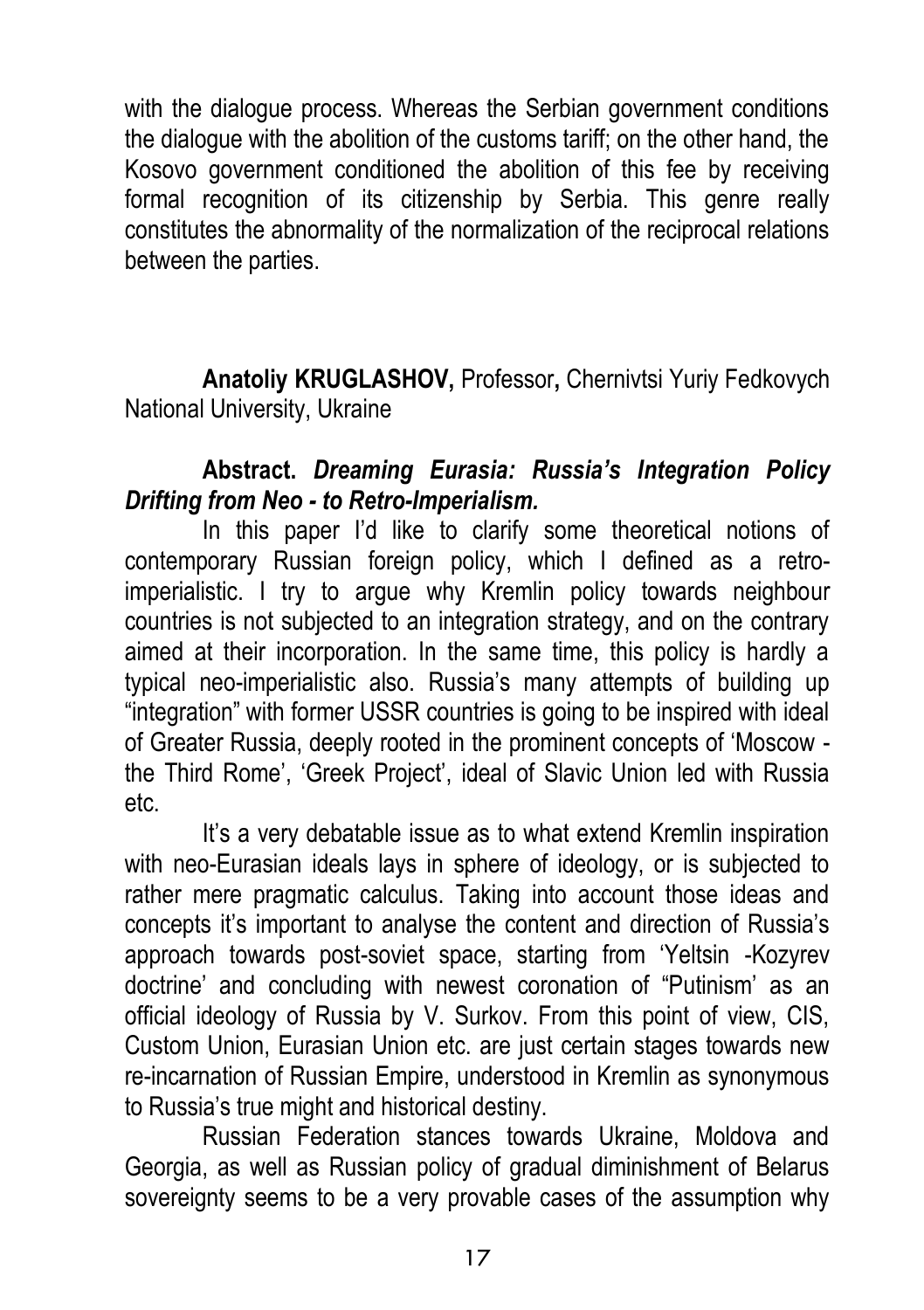Russia's policy is mostly retro-imperial and stands far away of what could be branded as a policy of voluntarily integration with partners' states around.

**Andrei MARGA,** Former Rector of Babeș-Bolyai University, Cluj Napoca, Romania

#### **Abstract.** *The World to Come.*

Approaching the world to come I defend two main thesis.

Around 2010, the world has entered a different phase. Democracy was again diversified, with various effects - from the beneficial way out of the control of some dogmas, to the disguised return of a hidden disciplination. Under the threat of terrorism, expanded in the meantime, controls have been resumed at recently abolished borders. Development proves to be dependent on internal efforts, and the national State resumed its role. Without a competent entrepreneurial state, the shock therapies are destroying opportunities. Major problems can no longer be sustainably solved without co-operation. State sovereignty is again a reference point for international relations. It is a deeper plunge into a "world society (*Weltgesellschaft*)" which brought with it a network of interactions that any state must assume in order to promote its interests. Since superpowers and powers try to redefine themselves, the cooperation of different countries is growing in importance.

Some believe world society has become "deregulated (Amin Maalouf, *Le Déréglement du monde*, 2009). There is talk of "world disorganization" (Rodolphe Durand, *La désorganisation du monde*, 2013), and some diagnoses signal the cracks of order (Henri Kissinger, *World Order*, 2014). It is not just about the crisis of the world --we are told more recently -- but about the entry into "*Unordnung*"(Carlo Masala, *Welt - Unordnung, Krisen und die Versagen des Westens*, 2016). It is not "anarchy" (as Robert D. Kaplan says in *The Coming of Anarchy: Shattering the Dreams of the Post-Cold War*, 2000), but a "liberal imperialism". *I affirm there is a reassertion of national identities. It may create the impression of disorder, deregulation, or crisis but it is a process that will mark the coming years in the world*.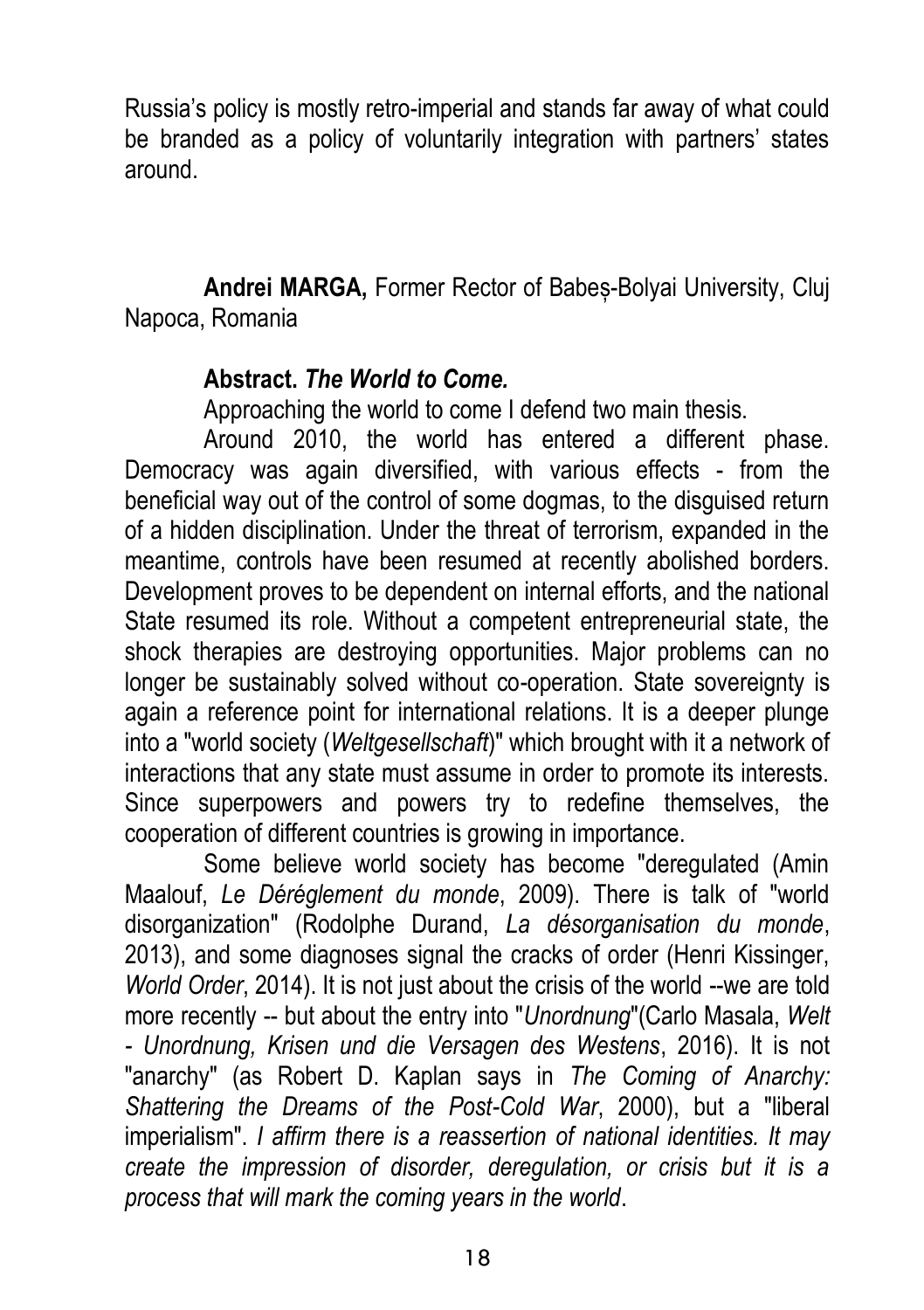Decades ago, Ernst Gellner (*Nations and nationalism*, 1990) applied Max Weber's concept of the State as an agent possessing the monopoly of legitimate power and called nationalism the "political principle claiming that political unity and national unity be congruent". However, we are not facing the overlap of political and ethnic boundaries, or the political homogeneity of ethnic communities. The actors and interactions are different, and the world has changed. Therefore*, the current reassertion of identities, which is a new phenomenon against the background of globalization, does not automatically mean a relapse into nationalism*. My thesis competes with both the thesis of the growing irrelevance of identities and the thesis of their invariability.

As we know, Auguste Comte spoke about the "positivation" of knowledge and human affairs due to the progress of experimental sciences, Marx spoke about the "transition to communism", Max Weber about the society of a "strong submission of individuals" due to the expansion of bureaucracy, Spengler about the "decline of the West", Dewey about the triumph of democracy, and, finally, Horkheimer and Adorno spoke about the regression of modern society under the "domination of blind nature".

If is to formulate my idea directly, I would say that, in the societies of the late modernity, people make their history, and they make it within four systems generated in time. I have in mind the economy, where I also include science and technology, politics, where I place the organizing values and the army, the administration, where I include the system of justice, culture, where I also place education and reflexivity. The life of the people of our time passes through these dependencies.

This being the case, to the simple question which many people ask these days, namely, "where to is the world going?" or "what will it be?", the answer most able of factual confirmation is that the world goes in a direction generated by the interaction of the four systems. My thesis is that *the sense of present history comes from this interaction, that it inevitably shapes people's lives, and that world order also results from this interaction.* A variable geometry of economic, military, political, and cultural superpowers has taken place in the world.

Such Interactionism is far better than its opposing approaches. It is about the mindset which subordinates history to some metaphysical scenarios (the irrepressible advance towards something, the ubiquity of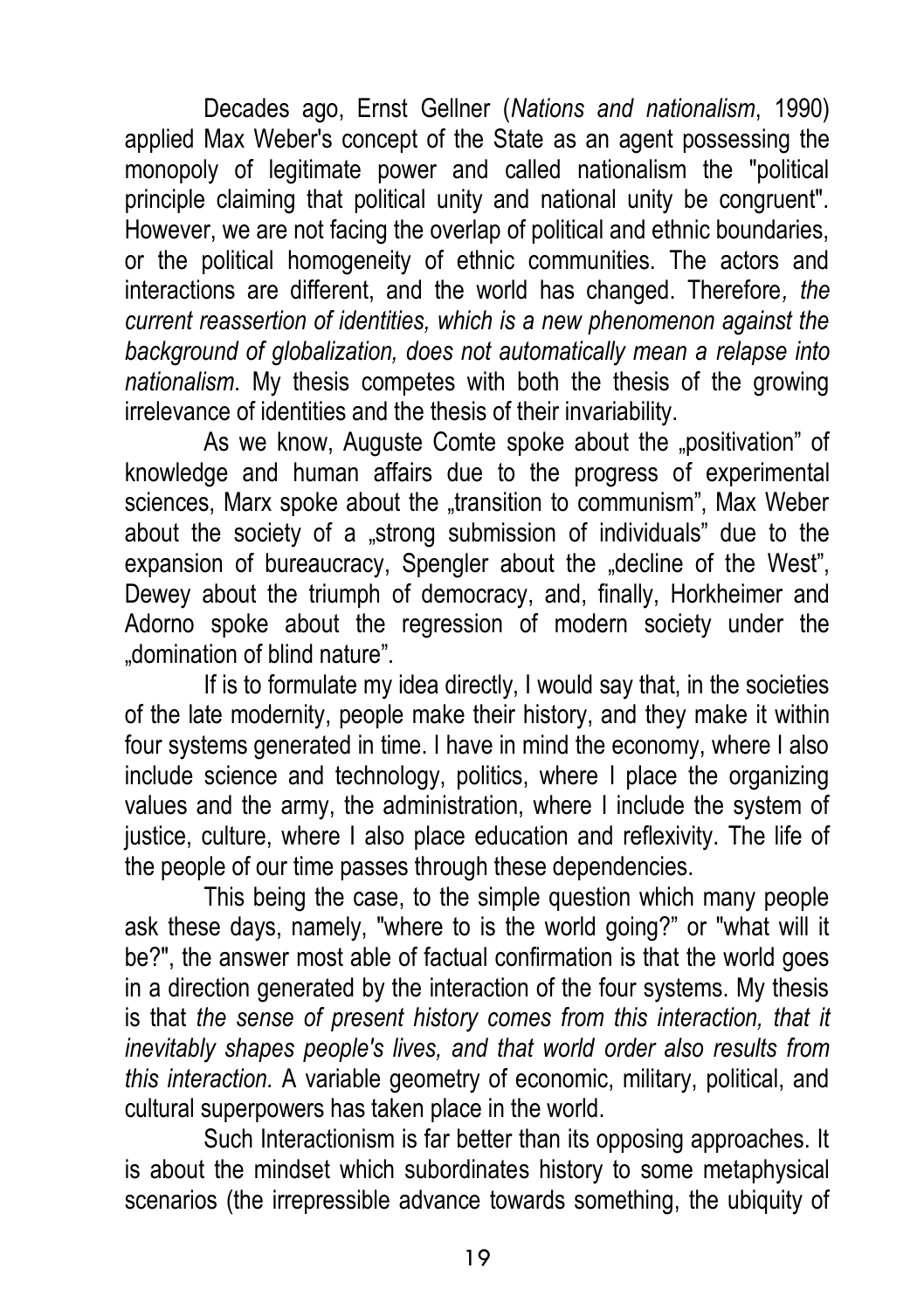the good or evil, the triumph of some "races" or religions), about imagining a subject of history in large format (a dominant power, an occult force, a fatal coalition, a social group), or, finally, about the mere exaltation of happening in history.

**Edina Lilla MÉSZÁROS**, Assistant Professor, University of Oradea, Oradea, Romania

#### **Abstract.** *The New American Grand Strategy: Abandoning the Hegemonic Hubris and Embracing Offshore Balancing?*.

In recent years, plenty of scholars have attempted to assess the future of the world order, without reaching a consensus. The specialized literatures abound of writings projecting the end of the liberal hegemonic world order, also highlighting the need for a New American Grand Strategy. But instead of continuing with the liberal interventionist approach or returning to the isolationist policy (Monroe doctrine), *offshore balancing* could seem as a viable option. Accordingly, this study aims at evaluating the prospect of abandoning the hegemonic hubris and embracing the strategy of *offshore balancing* in the American foreign policy, which could mean giving up its role as the 'World policeman', instead maintaining a balance of power in a few key areas with strategic importance. The outcome of the American/Western powers interventions in the MENA region also seem to highlight the inefficiency of the liberal hegemonic approach, which coupled with the existence of a continuously declining support for global engagements within the American public opinion could serve as valid arguments for proving our hypothesis.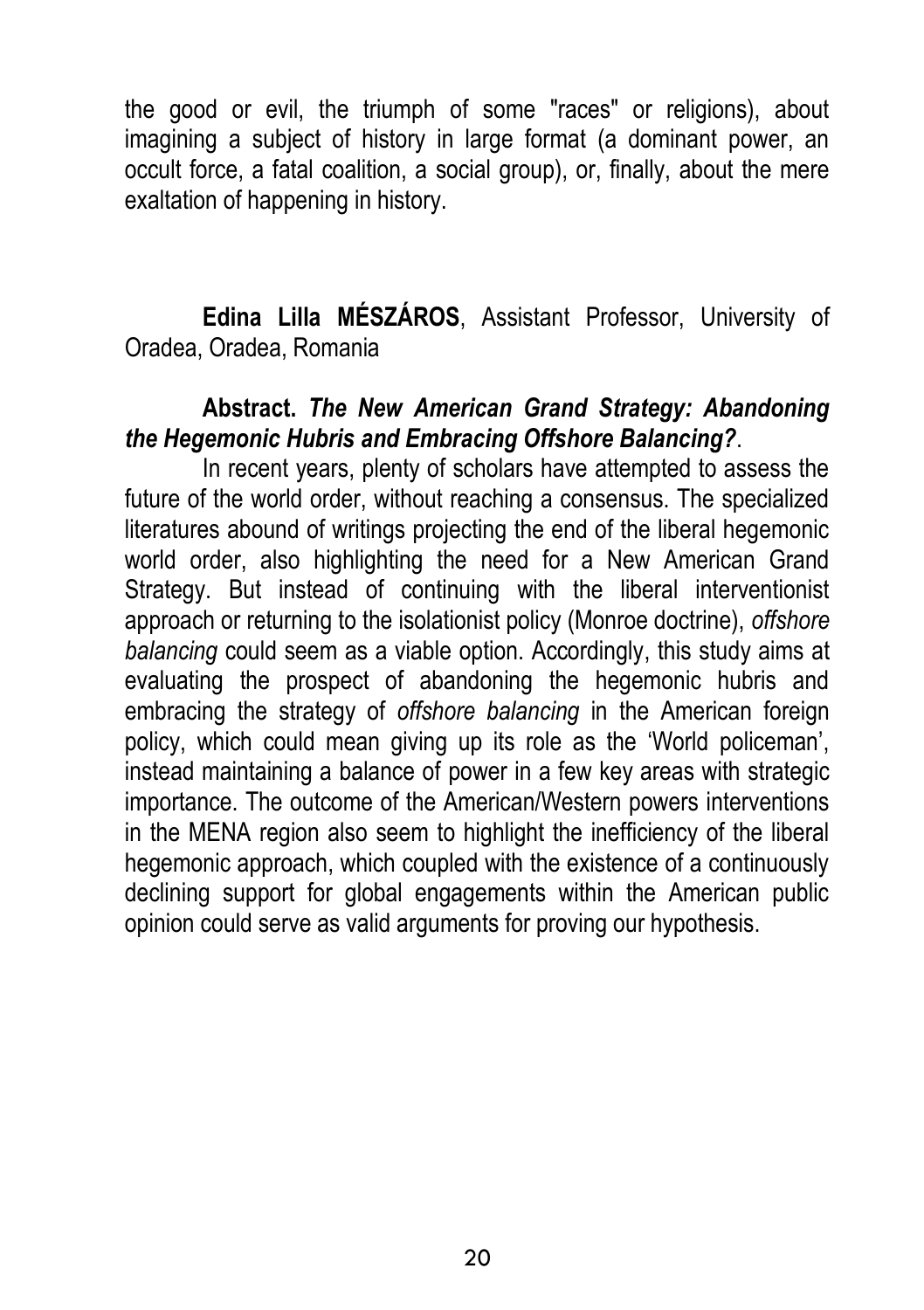**Ekaterina MIKHAYLENKO,** Associate Professor, Department of International Relations of Ural Federal University, Russia

#### **Abstract.** *Greater Europe vs Greater Eurasia: Russian Perspective***.**

The growth and overlap of interregional projects around the world challenge the Russian Political Elite. In its turn, Russia does not cease to generate its own projects of regional and interregional importance. In the Russian political community, the ability to put forward and promote large geopolitical or geo-economic projects has always been considered one of the main features of a great power [A. Tsvetov, 2017]. Now, the "Great Eurasian Partnership" (GEP) project became a new construct to be explored by the Russian expert community.

Vladimir Putin first introduced that concept in the Presidential Address to the Federal Assembly in 2016. Almost three years after the first report on the project, the public space still has not seen a policy document or a public remark at any high level, which would describe specifically the substance or at least a clear format of this new idea.

The term 'Greater Eurasia' is an ambitious project, which was conceived as a contrast to the concept of 'Greater Europe'. In this study, the authors set an ambitious task to determine what is Greater Eurasia and what are the prospects for its development. The logic of the paper goes as follows. In the first part of the study, the authors will analyze the modern theoretical discourse around regionalism and interregionalism in Europe and Eurasia. The second part of the paper will analyze(s) the distinctive features of modern Russian discourse on Greater Eurasia and Greater Europe and the prospects for its development.

**Cristian NITOIU,** Lecturer Loughborough University, UK

#### **Abstract.** *Resilience and the security architecture in Eurasia.*

The aim of the paper is to map the way resilience impacts the development of the security architecture in Eurasia. In doing so, the article compares these interpretations to that developed by the EU. At the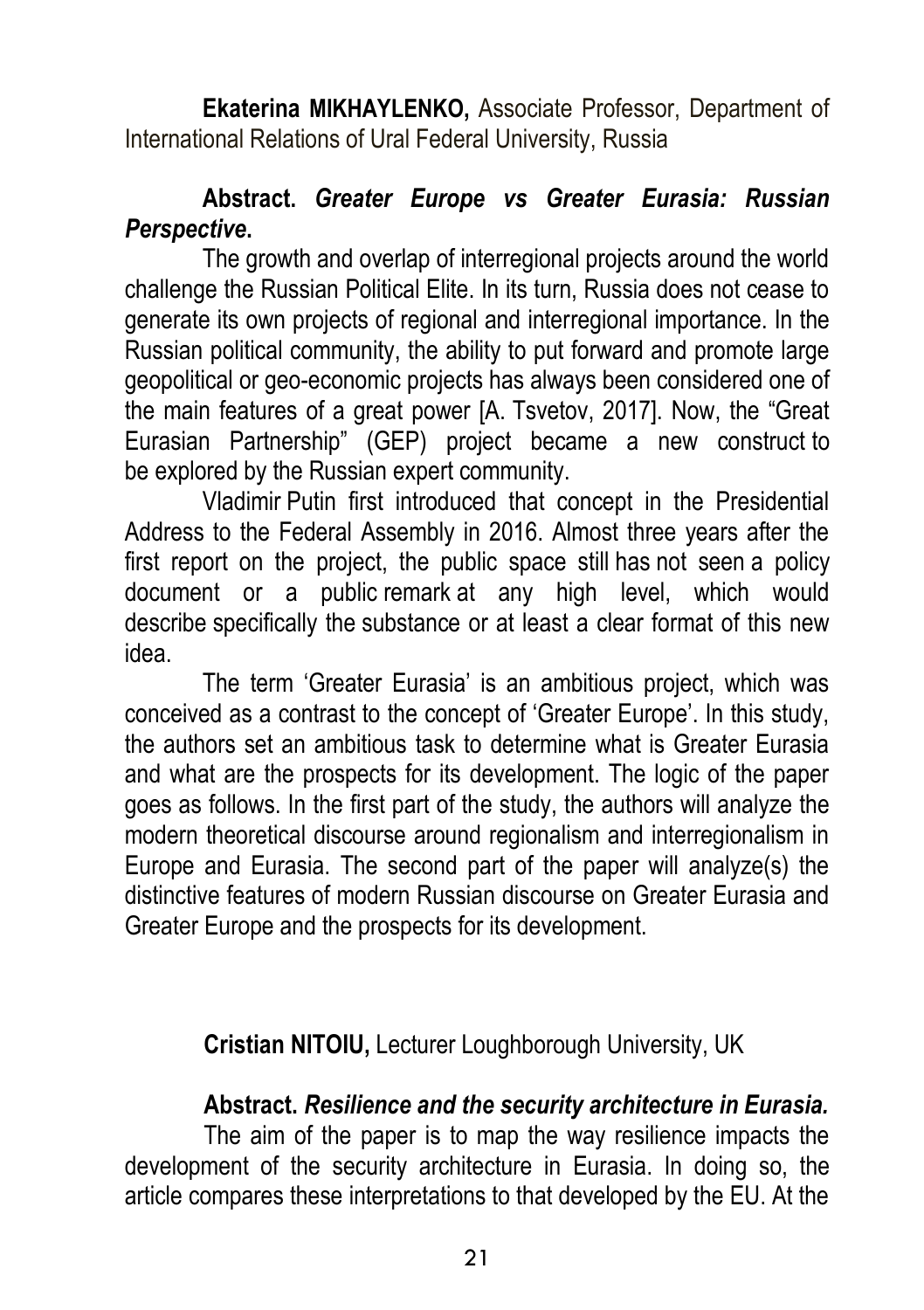same time, it finds that the way mainstream studies evaluate the approach of the EU to resilience does not provide a set of tools for analyzing developments in Eurasia, as the approach of the latter is arguably less well defined, underspecified and abstract. The first part of the article surveys the way the literature has analyzed the role of resilience in the foreign policy of international actor such as the EU and the US. The second part, then presents an alternative framework for analyzing the role of resilience in world politics, and applies it to the case of Eurasia.

**Zachary PAIKIN,** PhD Candidate & Assistant Lecturer in International Relations at University of Kent, UK

#### **Abstract.** *Orders within Orders: A New Paradigm for Greater Eurasia.*

While Russia's vision of a Greater Eurasia has proven useful in addressing certain foreign policy dilemmas, it is still in need of further conceptual development. The paradigm of "orders within orders" could expand and complement the idea of a Greater Eurasian partnership, while also advancing and securing Russia's long-term interests by reformulating its relations with the EU and China in key ways.

As Moscow's relations with Western capitals gradually frayed over the course of the post-Cold War period, the Eurasian vector in Russian foreign policy has increased in importance, rising to the point where it now supplies one of the guiding paradigms of the country's international vision — the Greater Eurasian partnership. Born in the post-Maidan environment, this concept has helped provide additional — albeit still limited — substance to Russia's vision of a more pluralistic and polycentric world, transforming the world's normative landscape and potentially reconfiguring the global geopolitical chessboard.

However, the idea of Greater Eurasia was born out of — and continues to be rooted in — contradictory impulses. These should encourage the Russian elite not to revisit the paradigm in its entirety, but rather to rethink its conceptual foundations so as to alter how it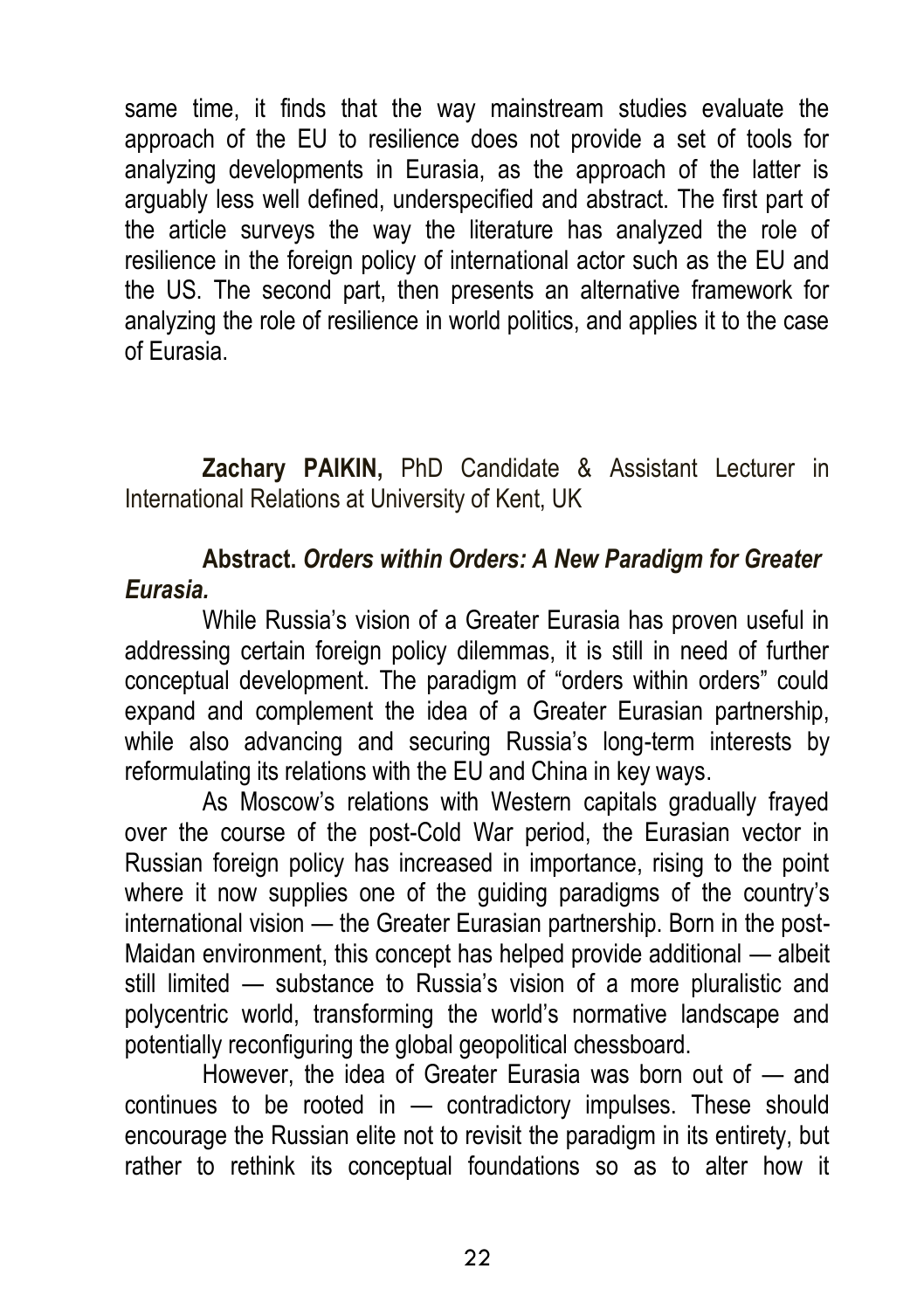expresses itself in the real world, with the aim of strengthening the multivectored nature of Russia's foreign policy.

Whether the Russian elite chose to make this new paradigm explicit or merely use it as an implicit conceptual guide, it can complement the foreign policy community's mental map in important ways. The community is often accused of being reactive, putting forward an abstract idea of an integrated Greater Eurasian space to stall for time in the face of a rising China, even as they claim that Russia had no choice but to react forcefully regarding Ukraine in response to Washington and Brussels' continued refusal to acknowledge the legitimacy of its interests. An attempt to infuse the Greater Eurasia vision with additional content will not only help Moscow to engage with other major powers more on its own terms, but also ensure that Russia can maximize its impact on the future shape of world order by consolidating existing normative frameworks and increasing the number of its dialogue partners. Moreover, for a country charting a new strategy and identity at the northern tip of Eurasia following a quarter-century of frustrating attempts to find a place for itself in Europe, working to erect multiple complementary Eurasian orders would help integrate Russia's various regions into their respective adjacent neighbourhoods across the supercontinent. This would help to secure both the foundations of Russia's multi-vectored foreign policy and its capacity to influence dynamics in multiple theatres, both of which are key to maintaining great power status over the long term.

**Florin PĂSĂTOIU**, Lecturer, University of Craiova, Craiova, Romania

#### **Abstract. Ordering International Relations in Eurasia: Multipolarity and Functional Differentiation**

While the notion of liberal world order has been nothing but a theoretical fallacy, and recent developments in international relations in the Middle East and EU Eastern neighbourhood call on the return of power politics, the current shifts in the modes of production and the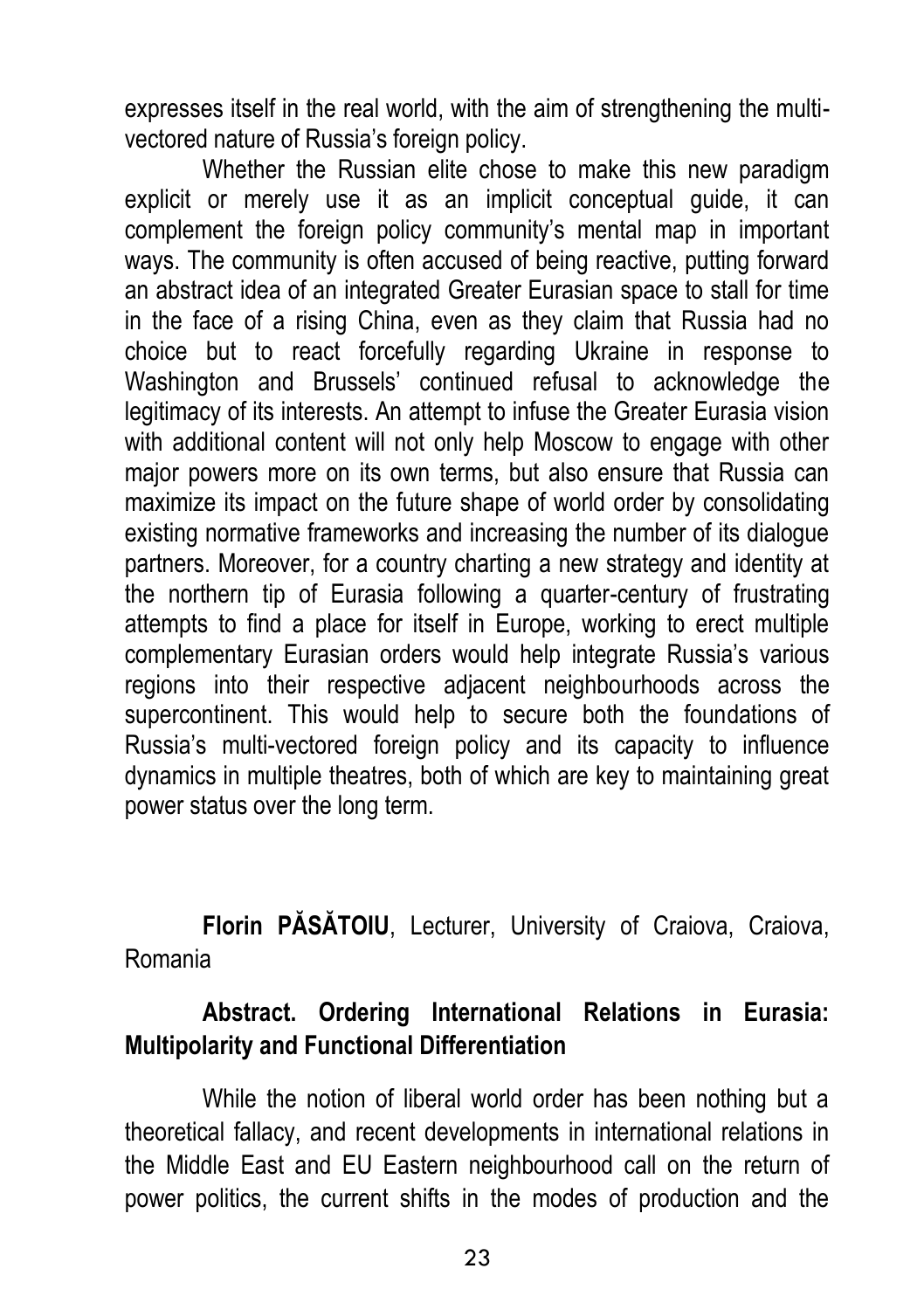modes of power towards the East claim for a theory of *new* governance in international relations that it shall avail new analytical frameworks.

The current chapter draws upon the concepts of *cooperative regional orders* and the *hierarchy in international relations* as constitutive and having explanatory power for an increasingly complex and integrated global politics.

**István POLGÁR,** PhD lecturer in the Department of International Relations and European Studies, University of Oradea, **Mircea BRIE**, PhD professor in the Department of International Relations and European Studies, University of Oradea

#### **Abstract.** *The EU Enlargement Policy towards the Western Balkans. "Keeping the Door Open, but Join Later"***.**

The EU enlargement policy has been heavily criticized in the last 10 years for failing to create a stable and developing environment in Europe because of a distinct lack of cohesion between new member states and old member states. This situation is believed to be as the result of a lack of vision for admission states in terms of preparing them for the challenges of EU coexistence. It has been suggested that recently added states, mostly from Eastern Europe, haven't had the time to adapt their societies to the established norms of old member states and thus bring development and culture gaps in the mix, issues that create difficult scenarios in terms of cohesion.

With many of the former Soviet bloc accepted as members of the EU at this time, the process of integrating new members has slowed down. The effects of the economic and financial crisis have tempered the EU's eagerness for enlargement but have also raised questions regarding the future of this process. Is the EU taking a step back away from enlargement policy? If so, how will the process change? These are just some of the questions that can be raised in these circumstances.

Today, the majority of the Western Balkans states are waiting to be integrated into the EU. Even if in the past years the process was promising, the actual situation show that this is a highly contested and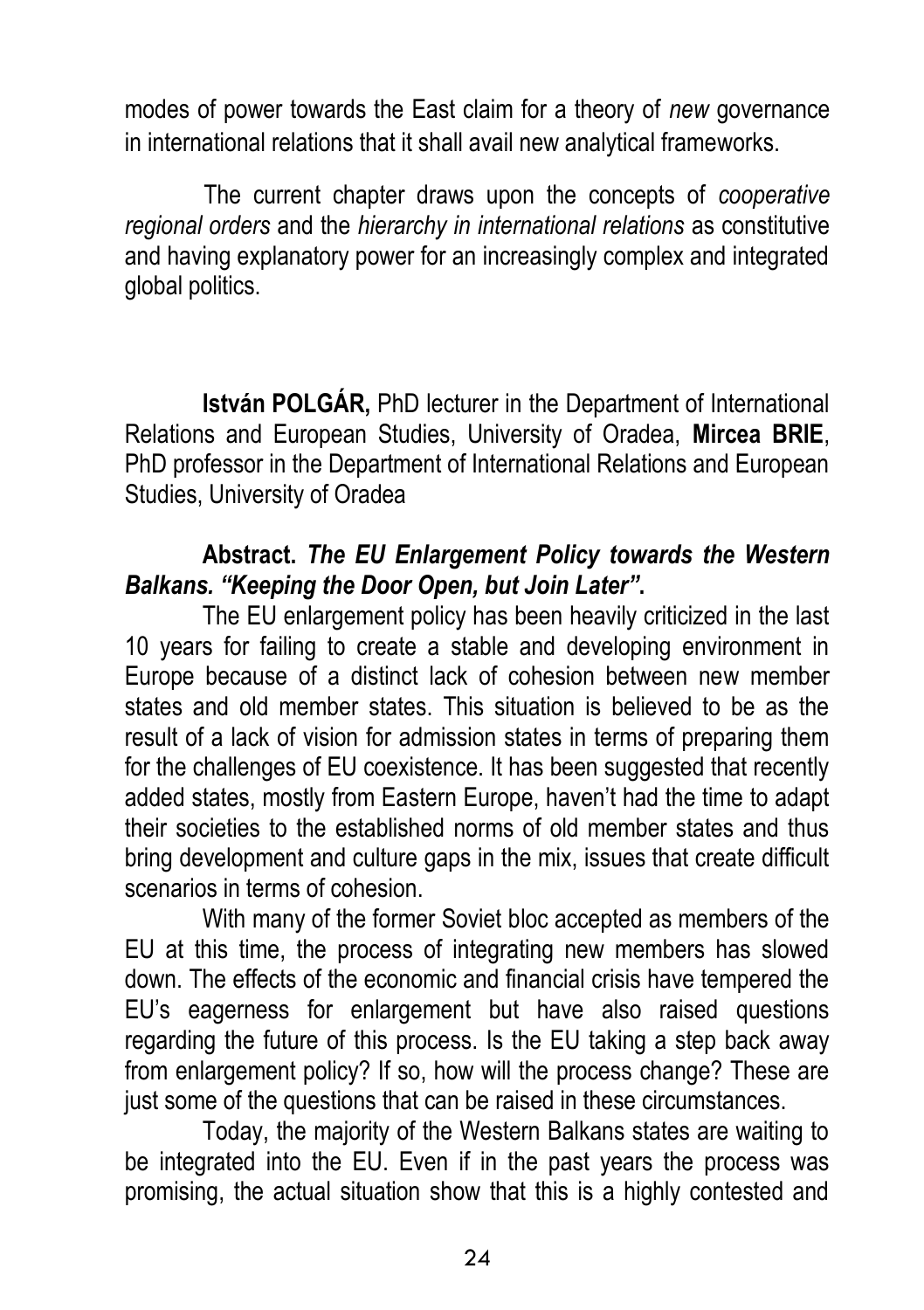unfinished project. In 2015 the refugee crisis has turned EUs attention and put the Western Balkans back in the focus and on the political map of Europe, underlining the strategic importance of the region for Europe's security and stability.

The European Union accepted and its using a regional approach in the question of WB integration. The main objective is still the achievement of a greater stability among the conflicted states and a normalisation of relations between them. We can declare that this strategy is working, since its achieving its stabilising role, also because each country has applied for or expressed interest in acceptance into the EU.

This paper is aimed at taking a look into what research says about this subject and what is the policy vision proposed for this alternative.

**Mihails RODINS**, Ass.prof.of Pol. Science, Department of European Studies, BIA, Riga, Latvia

#### **Abstract. Convergence of China and Russia in the Political Process of EuroUnion.**

The increased involvement of external actors in the European Union is often characterised as a new geopolitical game. Appears the new centres and balance of power. New political actors are integrated into the mainstream of international relations with its strong priorities and ambitions. If the members of the European Union are quite subordinated structure with an explicit center of the old democracies and peripheral "newcomers", Russia and the China obviously aren't subordinated to external actors and establish its own rules of the game and interactions.

The failure of Russia in the direction of European policy has led to a reasonable turn of Russia to the East and a new approach to relations with the EU and the West in general. The idea of active participation in the construction of a united Europe has replaced the idea of Eurasian integration under the leadership of Russia and moves the center of its interests in the Asia Pacific Region. The declared geopolitical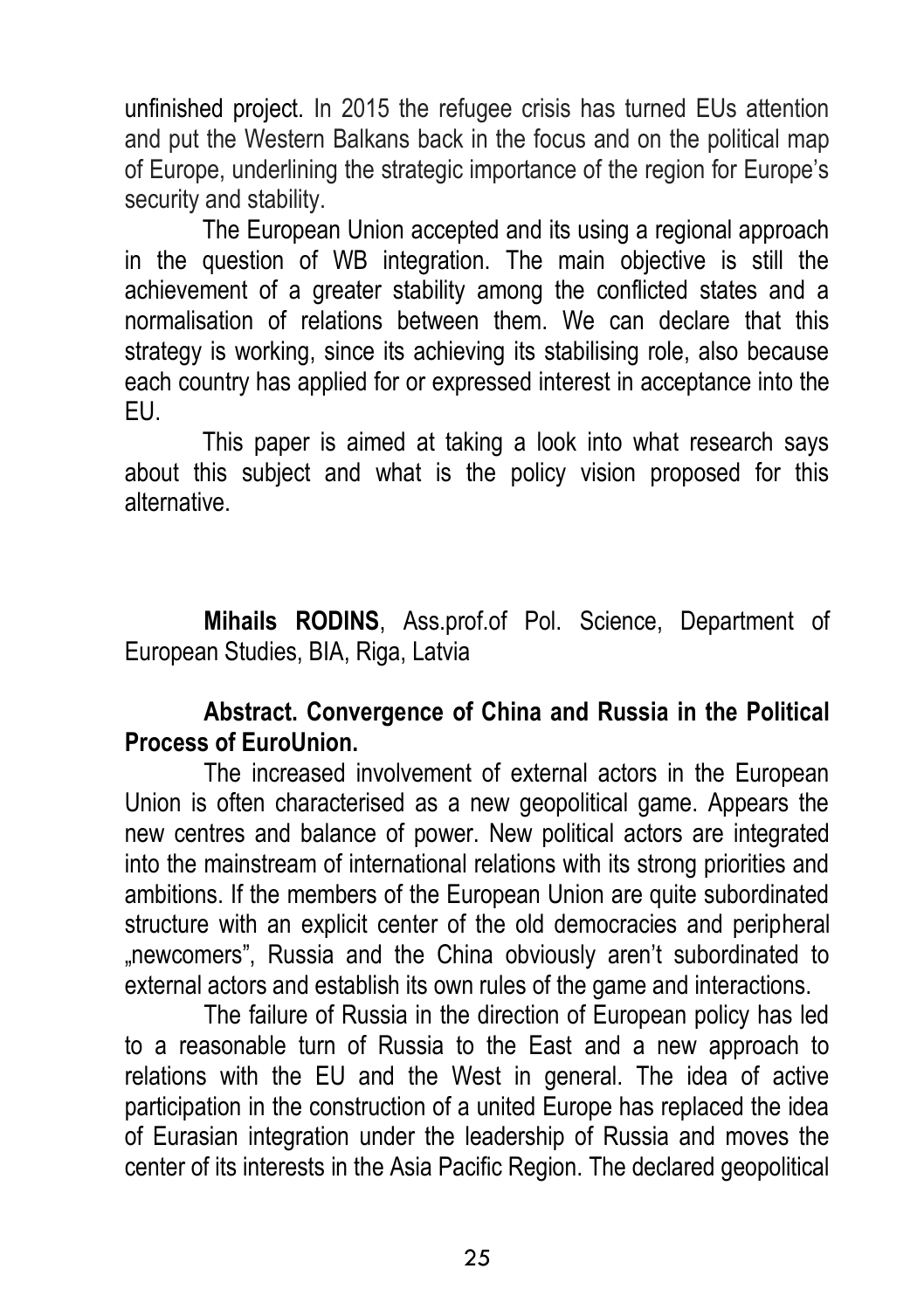project, in case of his success, can become the largest event in the history of Russia.

There is a China's foreign policy dilemma in the modern practice of international relations, that foreign policy will not be a top priority of China's new leaders because they must focus on domestic problems. Therefore, Chinese foreign policy can be expected to be reactive. This may have serious consequences in pressing foreign policy challenges towards tensions with Japan and with Southeast Asian states over diverse territorial claims in the East and South China Seas. This gap between the outside world's perceptions of China as a rising power and the preoccupation of Chinese leaders with internal problems is a reason of difficulties in understanding of China's foreign policy.

We may conclude that all the three external actors: China, Russia and EU hasn't a desire and resources to dominate in Central Asia. Geopolitical competition in the region seems more virtual and symbolic than real. The European Union argues for democratic reform and human rights in the Central Asian states, an approach that is rejected by both Moscow and Beijing. The EU advances in this area are perceived by Russia and China as interference in Central Asian domestic affairs or as strategies to contain their own influence.

Convergence of China and Russia in political process of EU is fragmentary and contradictory. Aggravation of the degree of conflict and also deficiency of trust and compromises in the field of the European policy of Russia and China decreases towards positive dynamics in the Central Asian region.

**Richard SAKWA,** Professor**,** University of Kent, UK

**Abstract.** *Transdemocracy and the Challenge of International Order: Values, Interests and Security in Post-Cold War Europe.*

> *'Convictions are more dangerous enemies of truth than lies.' Friedrich Nietzsche, Human, All-Too-Human*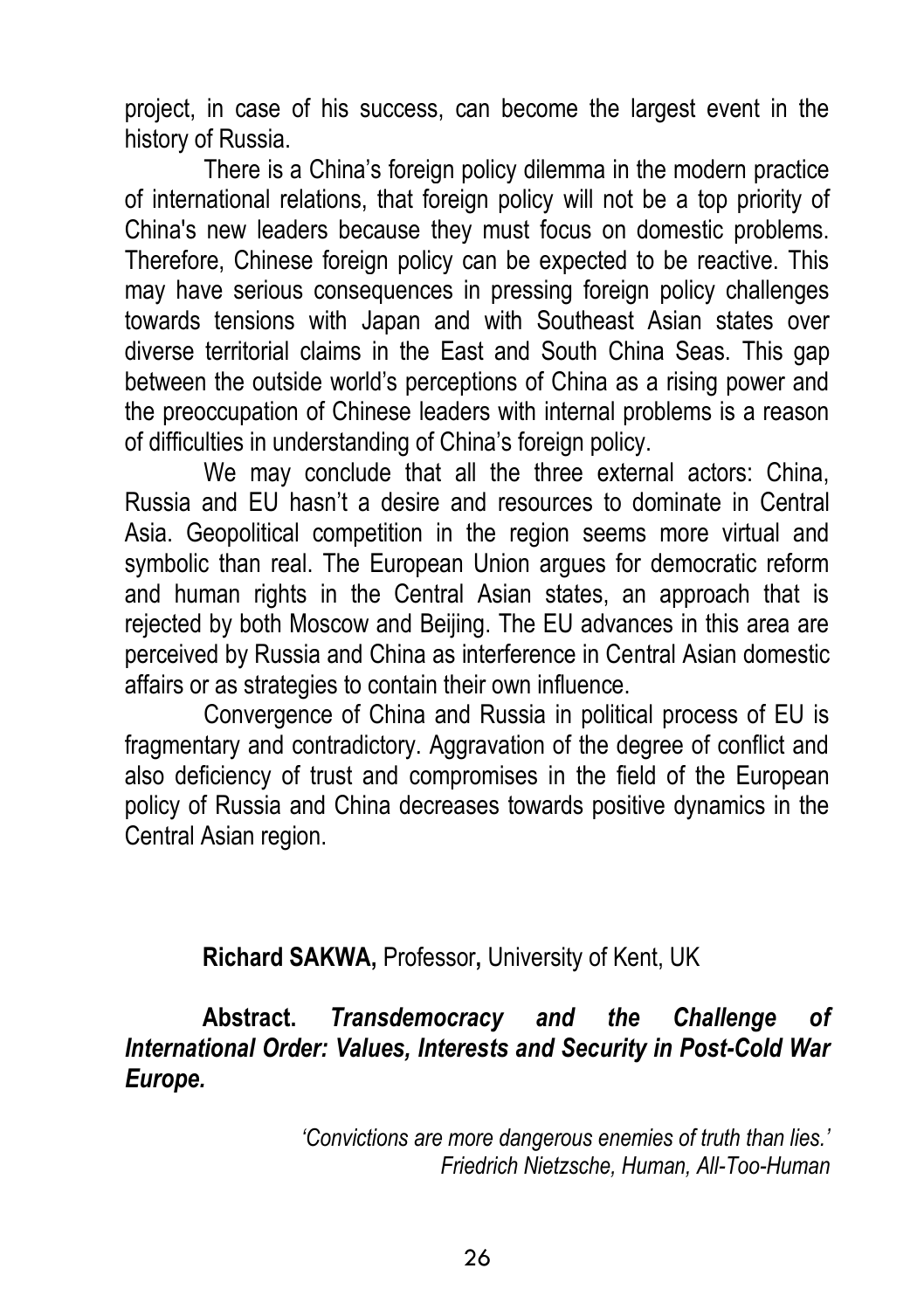In our era, it is not so much overt great power ambitions which precipitate conflict as the collision between ordering principles of international politics. These are 'post-ideological', in the sense that we can no longer coherently talk about the clash between ordering principles of social life as the precipitators of inter-state and inter-order conflict. Equally, despite the arguments of Samuel Huntington, it is not the 'clash of civilisations' that lies at the base of the global conflicts of today, although of course civilisational elements (in the sense of different cultures and relations between the individual and society) are part of these confrontations.

My argument is that 'values' have now become the symbolic and substantive driving force generating conflict between states, non-state actors and regional alliances in our day. The concept of values, of course, is slippery, and very hard to define. Values do not exist in isolation but are tied to the norms of distinct 'world orders'. Four main ones are currently in contention: the US-led liberal international order (formerly known as the Atlantic power system); various revolutionary (transformative) agendas, notably today the environmental movement; the return of mercantilist nationalism (often described as populist); and the conservative (sovereign) internationalism of Russia, China, India and some other countries. They represent distinctive normative constellations in the international system. They do so in the context of what this paper calls transdemocracy. The intermeshing of security and normative concerns in a world that remains competitive gives rises to two processes. The first is what Glenn Diesen calls 'inter-democracy', the interaction of the EU and NATO in a mutually reinforcing power system. The second is the specific notion of 'transdemocracy', which describes the elision between security and systemic issues. In the European context, the transdemocratic claim is that security can be advanced by promoting liberal democracy and integration into European institutions. On the global level, this means that the security of the Atlantic power system is best advanced by creating a system of states moulded in the western image and committed to liberal internationalism, the ideological foundation of American power. The post-Cold War 'transdemocratic' claim that security can be advanced by promoting liberal democracy and integration into Atlantic institutions inevitably provoked conflict when perceived to take the form of aspirations for 'regime change'. The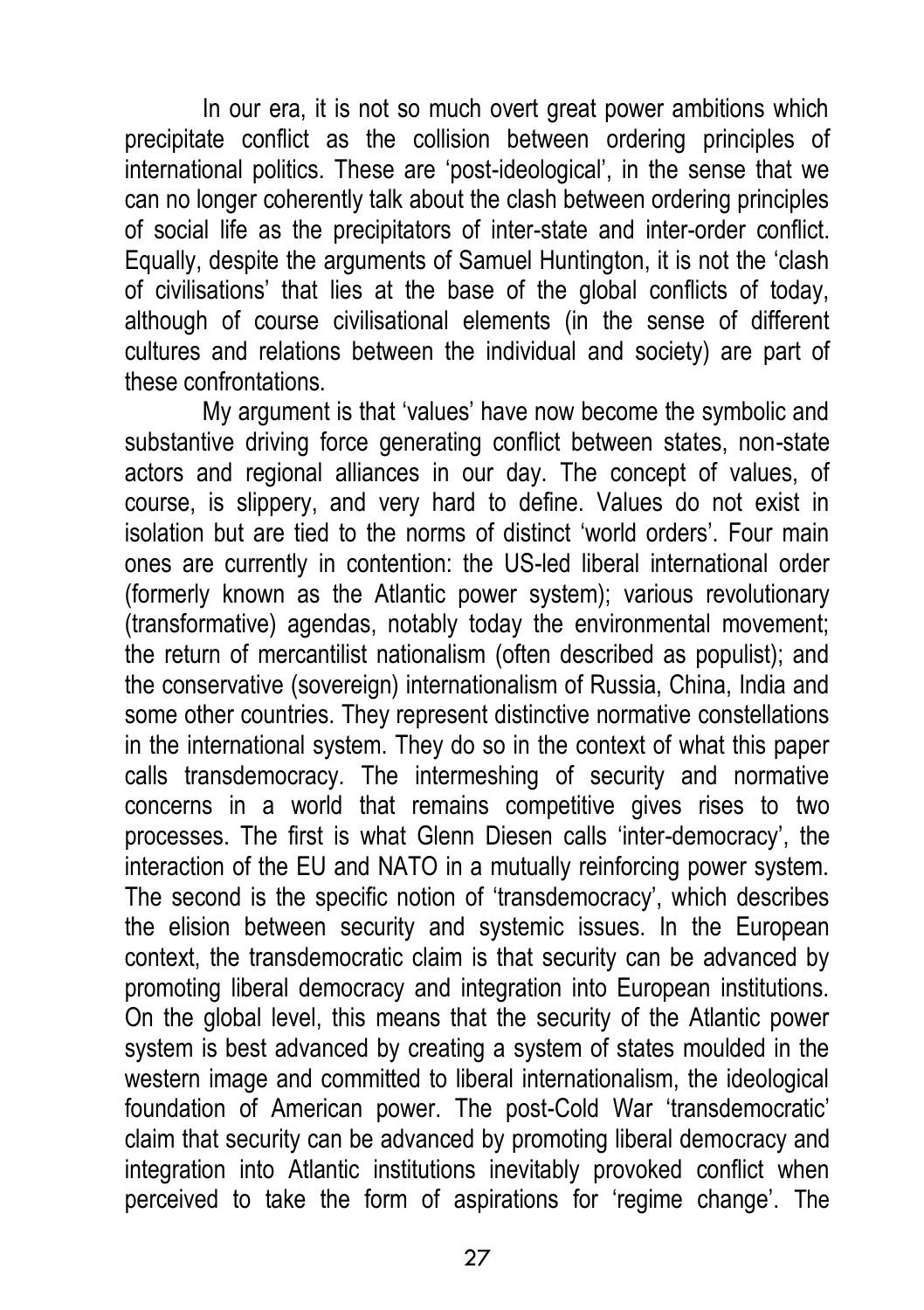transdemocratic nexus is the contemporary form in which tensions between different visions of world order are played out.

**Loretta C. SĂLĂJAN,** PhD in International Politics from Aberystwyth University (UK), Lectures at University of Oradea, Romania

#### **Abstract.** *Aspirations and Anxieties: Russia's post-Soviet Search for Ontological Security***.**

This paper aims to explore the dynamic linking state security and identity, by creating a dialogue between two International Relations (IR) literatures - ontological security and aspirational constructivism. Both IR scholarships have deep roots in social psychology and integrating their insights into a coherent whole is useful to shape a clearer understanding for the process of identity formation. Ontological security has emphasized the intersubjective dimension of state identity, whereby consistent selfnarratives are promoted across space and time and depend on the external acceptance or verification by others. States experience ontological anxiety when these self-articulations are questioned by events and actors within the international realm. Yet the ontological security literature does not sufficiently examine the domestic components that feed into state identity formation, which is where aspirational constructivism comes in. The latter engages with the internal dimension or the sources from which the state's aspirations and self-narratives draw meanings.

The integrated insights of ontological security and aspirational constructivism shed light on Russia's post-Soviet struggle to attain great power status in international affairs. In terms of domestic aspirations, the main Russian foreign policy schools have radically different views, but converge on the narrative of Russia as a great power. The problem lies in having the articulation verified by peers or other established great powers, which remains a challenge due to the Westphalian origins of the current international system. Although it was an important actor at the time, Russia did not participate in the initial seventeenth century arrangement agreed upon at Westphalia. This turned western states into "gatekeepers" of the international system and transformed Russia into an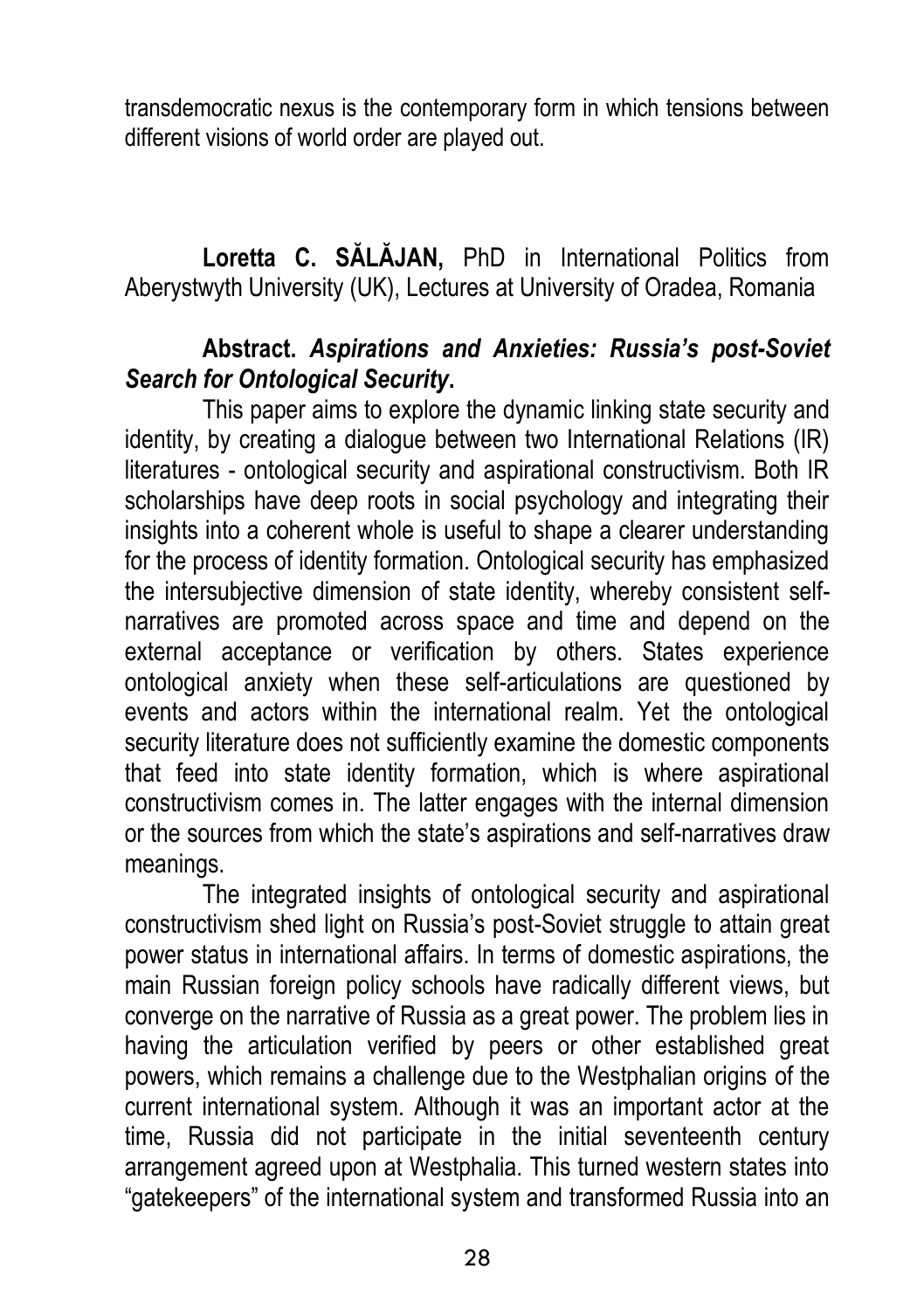outsider seeking entrance and acceptance. Confronted with persistent questioning of its post-Soviet great power status, Russia's ontological anxieties have manifested in an increasingly aggressive foreign policy behaviour, with consequences difficult to predict for long term European security.

**Sergii SHVYDIUK,** Associate Professor**,** Chernivtsi Yuriy Fedkovych National University, Chernivtsi, Ukraine

#### **Abstract.** *Decentralization vs. Federalization: Problematic Lines on the Ukrainian Borders.*

The centralized system of government in Ukraine, in addition to its low efficiency in ensuring country's social and economic development, has given rise to many problems. They have been resulted in attempts to make the country federalized or even more they partly supported separatists' arguments (while separatism has been mainly inspired from abroad). Such a model of changing the political and administrative system in the face of external hidden and obvious influences and threats sets a real danger of the destruction of the Ukrainian statehood.

Taking into account ethno-national factor of Ukraine's politics, one should mention that for instance Romanians live alongside State border in Chernivtsi, Transcarpathian and Odessa regions, Hungarians in Transcarpathia, Russians – in the Crimea and along the Ukrainian-Russian border. As far as the modern history of Ukraine proves, Russia implements its neo-imperial strategy during the annexation of Crimea and set in motion the destabilization plan in the east of Ukraine by means of quasi-republics. It applies among other tools, an ethnic factor - an imaginary threat not even to ethnic Russians, but to the so-called Russian-speaking population. Another factor is the regional one, according to which the Donbass is a 'special region' that Kyiv's authorities do not "hear", and therefore it should at least become autonomous.

The preparatory stage for the acute phase of the Russian campaign against Ukraine was the granting of Russian citizenship to Ukrainian citizens and the creation of a network of agents of influence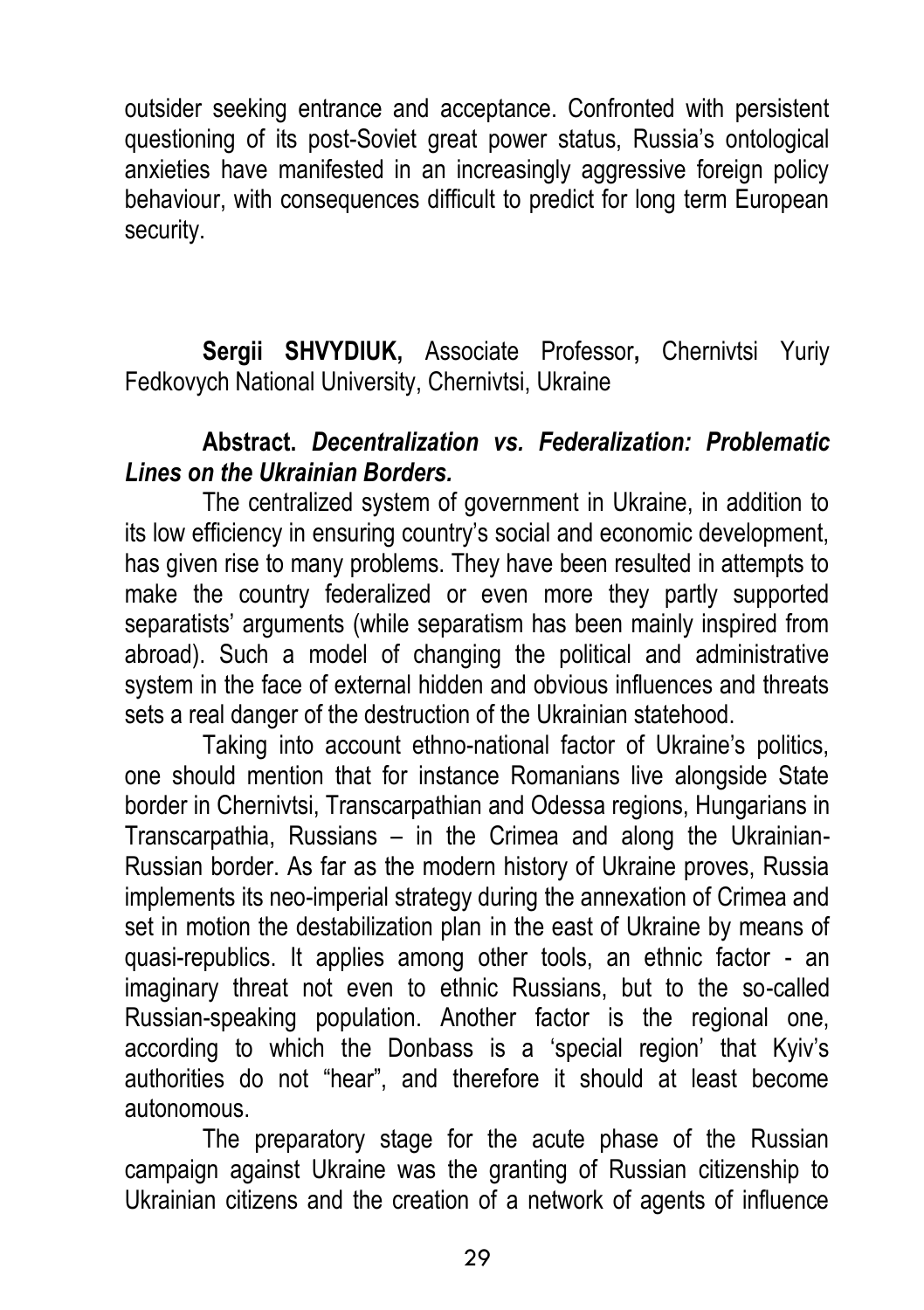through national-cultural and other organizations.In this context, the practice of acquiring dual citizenship at the Hungarian and Romanian borders is a concern. However, here, in our view, the predominant motivation for obtaining a passport of a country of ethnic origin lays at economic and social reasons rather than of political ones. Ukrainian holders of Romanian or Hungarian passports may enjoy the rights of EU citizens, for example, with regard to doing business, getting employment or making study, or they may use in Ukraine non-cleared cars as if they are residents of another country.

The Ukrainian response to the public request for the empowerment of regions development, including the border's regions, is to grant them with more powers and resources. So, as a replay to the emerging forms of separatist and federalization rhetoric became the reform of decentralization. Its principal goal is to preserve a unitary state, which means that foreign and security policies remain under the control of Kyiv, while major parts of decisions on social, economic and cultural policies are to be made in the regions. In fact, Ukraine has begun to build a decentralized political and administrative model close to the Polish one.

**Nino TABESHADZE,** Ivane Javakhishvili Tbilisi State University, Tbilisi, Georgia

#### **Abstract**: *Formation of Post-conflict Georgian identities. Case: Abkhazian War and August War.*

Modern Georgian history knows two devastating conflicts which happened in recent years bringing much confusion and disorientation to local Georgian Community. Given article tries to explore the identity crisis which took place after the two wars. As a result of military actions great number of people was obliged to leave their homes and move in temporary shelters. It took only several days to become IDP's (Internally Displaced Persons) from regular citizens. This naturally led to questioning the role of self in community. Such major events as mass trauma generally change the perception of reality and Georgia was no exception. In an attempt to overcome painful experiences individuals, create different responses to traumatic experiences but we have the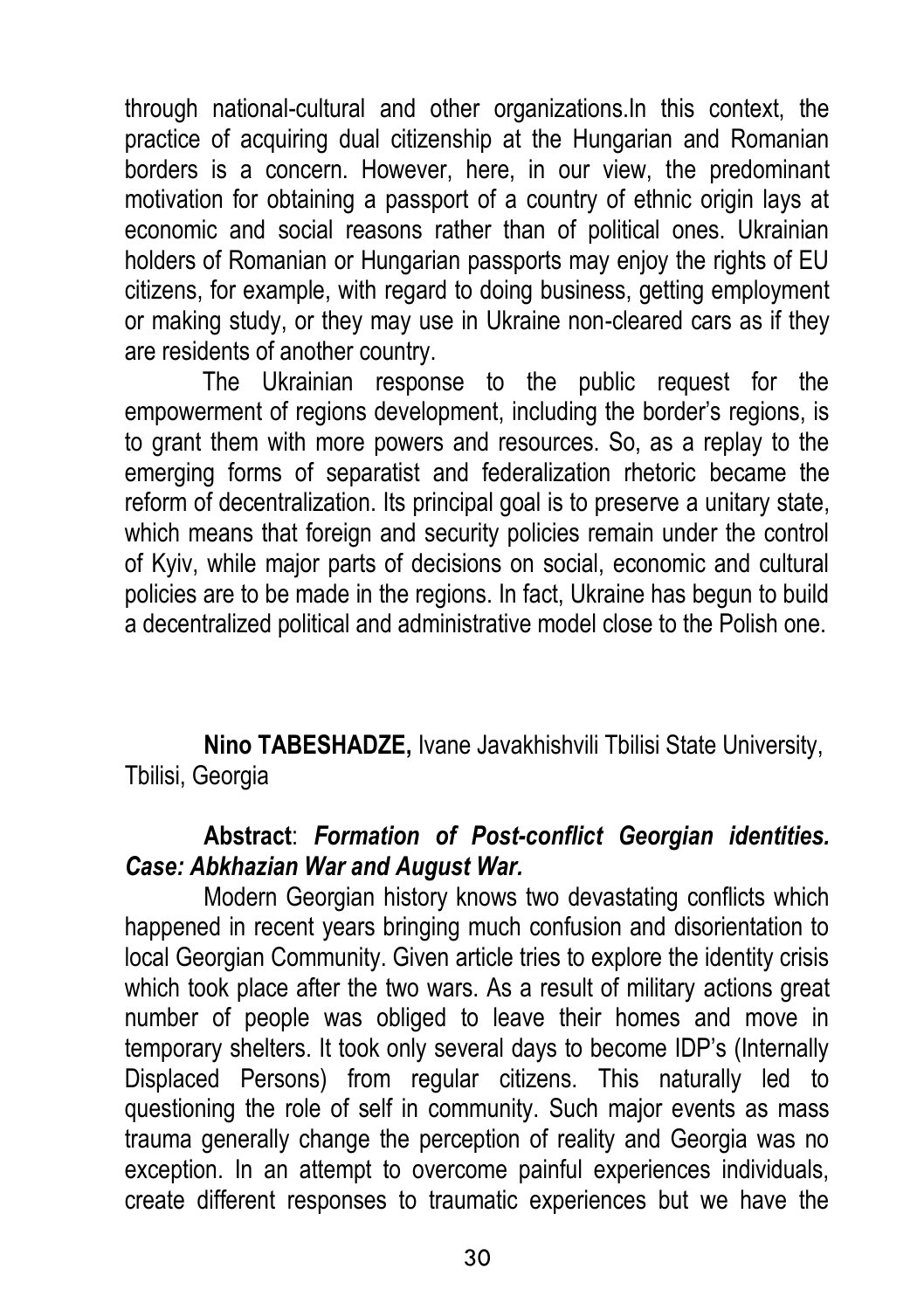opportunity to compare two narratives depicting the emotions of IDPs from two different conflicts. Major aim of the article is to see whether there are any similarities between the perceptions of two different historical events: How IDPs explain the events and their own emotions.

**Vladislav VOLKOV,** Dr.sc.soc., Professor, Baltic International Academy (Riga, Latvia), Senior researcher, the Institute of Philosophy and Sociology (the University of Latvia)

#### **Abstract.** *Ethnic Diversity of Globalization: The Case of Latvian National Identity.*

The current stage of globalization directly affects the main features of nation states that are developed on the basis of multi-ethnic societies. However, the globalization of these societies and states is not without controversy. On the one hand, the most important requirement of globalization is the spread of humanitarian values, first of all, respect for human rights, including the rights of ethnic and cultural minorities, which are considered as the most important criterion for the development of state institutions. On the other hand, national statehood is considered as the most important subject of the globalization process. However, in multi – ethnic societies, these two factors – the universality of human rights and the desire of nations to preserve their identity-are often contrasted and seen as incompatible. And these features are most fully embodied in the emerging national identity of citizens of multi-ethnic national States.

Latvia traditionally is a multi-ethnic and multi-cultural society. According to data by the Citizenship and Migration Affairs Department as of 2017 in the country's population of 2.129 million, Latvians comprised 1.279 million (59.6 % of the population), Russians – 557.6 thousand (27.0%), Belarussians – 69.3 thousand (3.4%), Ukrainians – 51. 2 thousand  $(2.4\%)$ , Poles  $-45.6$  thousand  $(2.2\%)$ , Lithuanians  $26.6$ thousand  $(1.3\%)$ , Jews  $-8.6$  thousand  $(0.4\%)$ , Roma  $-7.5$  thousand (0.4%), Germans – 5.2 thousand (0.2%). The share of ethnic minorities is especially large in the biggest cities of the state. In the capital city Riga representatives of ethnic minorities comprise more than a half of the population (53.8%), in the second biggest city Daugavpils – more than 80%. Moreover, the structure of this ethnic diversity itself possesses the